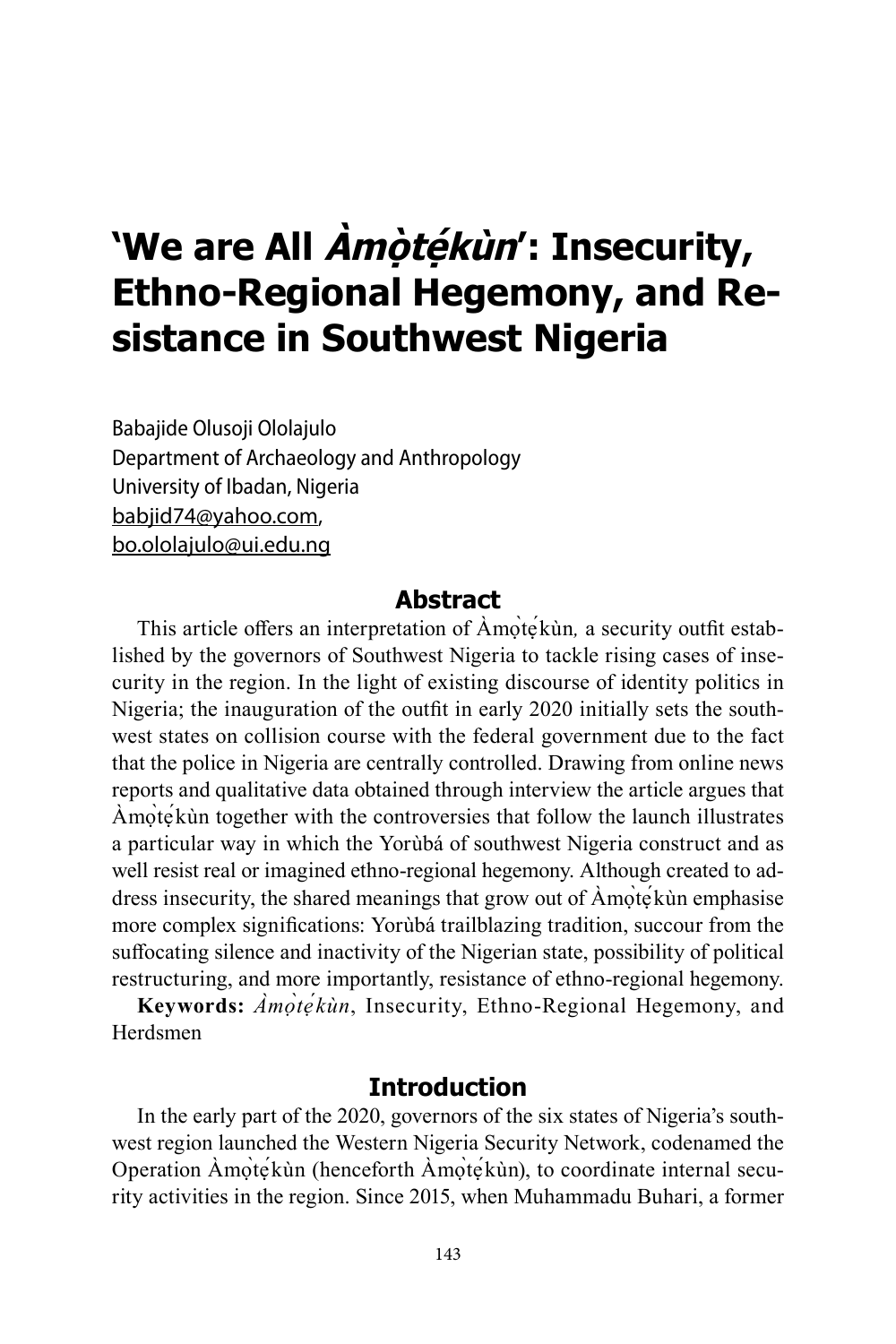military Head of State was elected Nigerian president, security challenges and tensions have aggravated in the country. Attacks on farmlands and spate of kidnap activities in the South are linked with destructive incursions of Fulani pastoralists (Chukwuma 2020). In the southwest, the persistent carnages did not just lead to widespread anxieties and fears but also stimulated discourses about an agenda (real or imagined) of the Fulani to bring the Yorùbá, the main group in the Southwest region, under its control. Rumours about complicity of the Nigerian state in the numerous cases of kidnapping for ransom were rife and strengthened by the preponderance of people of Fulani ethnicity in political leadership and key national security positions.

Few days after the Southwest governors unveiled Amote kùn, the central government of Nigeria, through the Office of the Attorney-General, berated the governors for violating national law on policing, and subsequently declared Amote<sup>k</sup>un illegal. In Nigeria, police are centrally controlled, and previous agitations, especially of states in the South for constitutional review to allow for the devolution of local policing authority from the federal government, have not led to any tangible reform. Nonetheless, in many states, local vigilante groups have carried out the work of internal policing without their activities being seen as incongruous with constitutional provisions. However, an instance of mobilising ethno-regional identity around insecurity is altogether novel. Although, activities of militia groups, sociocultural organizations and other informal structures have in the past constituted springboards for ethnic agitations and resistance of subjectivity (see Adebanwi 2008; Guichaoua 2006; Nolte 2004), the inscription of regional state on a non-conventional security outfit as we have in the case of Àmọ̀tẹ́kùn simply portrays the absence of consensus between regional and central states on the very important mandate of securing human lives and properties.

During a month of struggle between the central government and governors of the six Southwest states over the legality of Amotekun, conversations about the outfit proliferated in both the conventional and the new media. What did Àmọ̀tẹ́kùn represent in the Nigerian context? Why did the launch provoke much passion in the Yorùbá of the Southwest region of Nigeria? In what way did the launch of a regional security outfit reflect the politics of ethnic resistance? In this article, I argue that Amọ̀tẹ́kùn together with the controversies that follow the launch illustrates a particular way in which the Yorùbá of Southwest Nigeria construct and as well resist real or imagined ethno-regional hegemony. More importantly, the support for and protests against Amọ̀tẹ́kùn attest to not just the numerous fault lines that define the Nigerian nation since its very inception but also the distinctive ways in which the Nigerian state is encountered by citizens and identity groupings. In Nigeria, the three largest ethnic groups, the Hausa-Fulani, Igbo, and Yorùbá, are engaged in persistent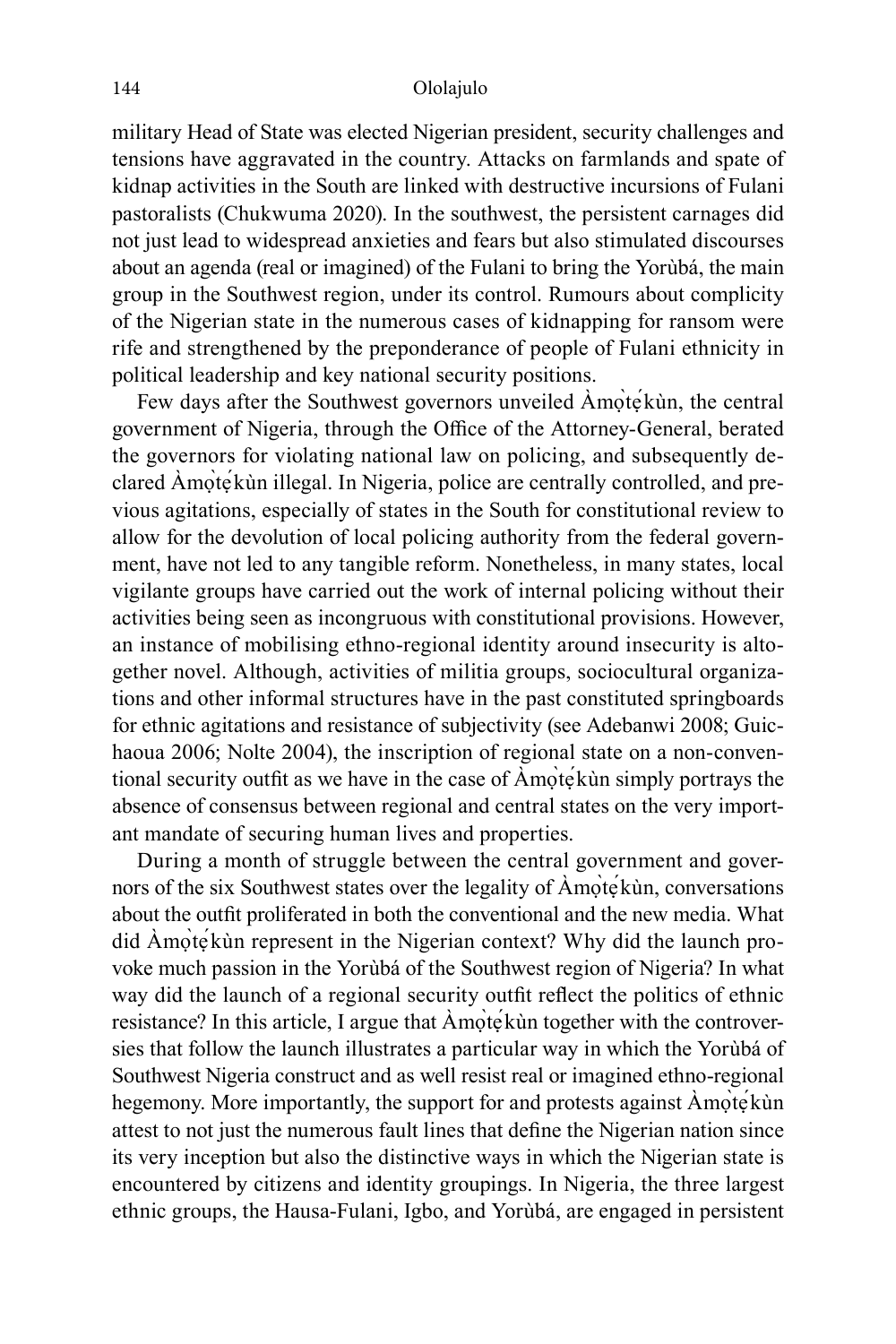struggle for power at the centre. The nature of resistance which Amọ̀tẹ́kùn represents, suggests a new mode of organising against the national state, even as one can as well argue that the outfit is a loud manifestation of discontent with the unitary structure of Nigerian federalism. This article, therefore, offers an interpretation of Àmọ̀tẹ́kùn in the light of existing discourse of identity politics in Nigeria.

The article draws extensively from online news reports on Àmọ̀tẹ́kùn. In addition, data was obtained from interviews carried out in capital cities of the six Southwest states between July and December 2020. In the course of my research, I spoke to leaders and men of Àmọ̀tẹ́kùn whose views on the outfit were central to the analysis carried out in this article. However, in reporting the data from interviews, I have preserved the anonymity of these informants.

## **Ethno-Regional Hegemony and Insecurity**

Quite a number of scholarly works and journalistic commentaries have alluded to the domination of the post-independence Nigerian politics by the northern section of the country as an example of ethno-regional hegemony. Much of the commentaries focused on succession of Nigerian military rulers of northern origin (see Okeke 1992; Kukah 1993; Ifidon 1998; Suberu 2004). The idea of an ethno-regional hegemon derives from the assumption that; Northern section, sometimes broadly categorized as the Hausa-Fulani, is intolerant to being ruled by the South (Mohamed-Salih 2001) or constantly engaged in plots to keep political power perpetually (Onuoha 2004). Onuoha, while outlining the factors that led to Nigeria electing a president from the Southern section in 1999, has argued that the North's acceptance of power shift came about, 'after it convinced itself that power shift could still be a strategy, to retain informal control over power wielders in the attempt of the North to remain relevant in mainstream political context' (2004: 48). Giving further credence to a notion of the hegemony of the North, Rueben Abati, a popular Nigerian journalist, had in the build-up to the 2007 general election dismissed the chance of any member of the Igbo ethnicity being elected president upon his view that the North could not possibly give favorable consideration to the aspiration of the southeast to lead Nigeria. So strong is the imagination of a northern hegemony that many Nigerians would deem a president of Southern ethnicity to have been imposed on the country by the North (Onuoha 2004). Hence, Ayoade and Akinsanya (2013) interpret the outcome of the 2011 presidential election to mean a decline of Northern hegemony and the ascendancy of the South, after a candidate from the South emerged winner ahead of a candidate from the North.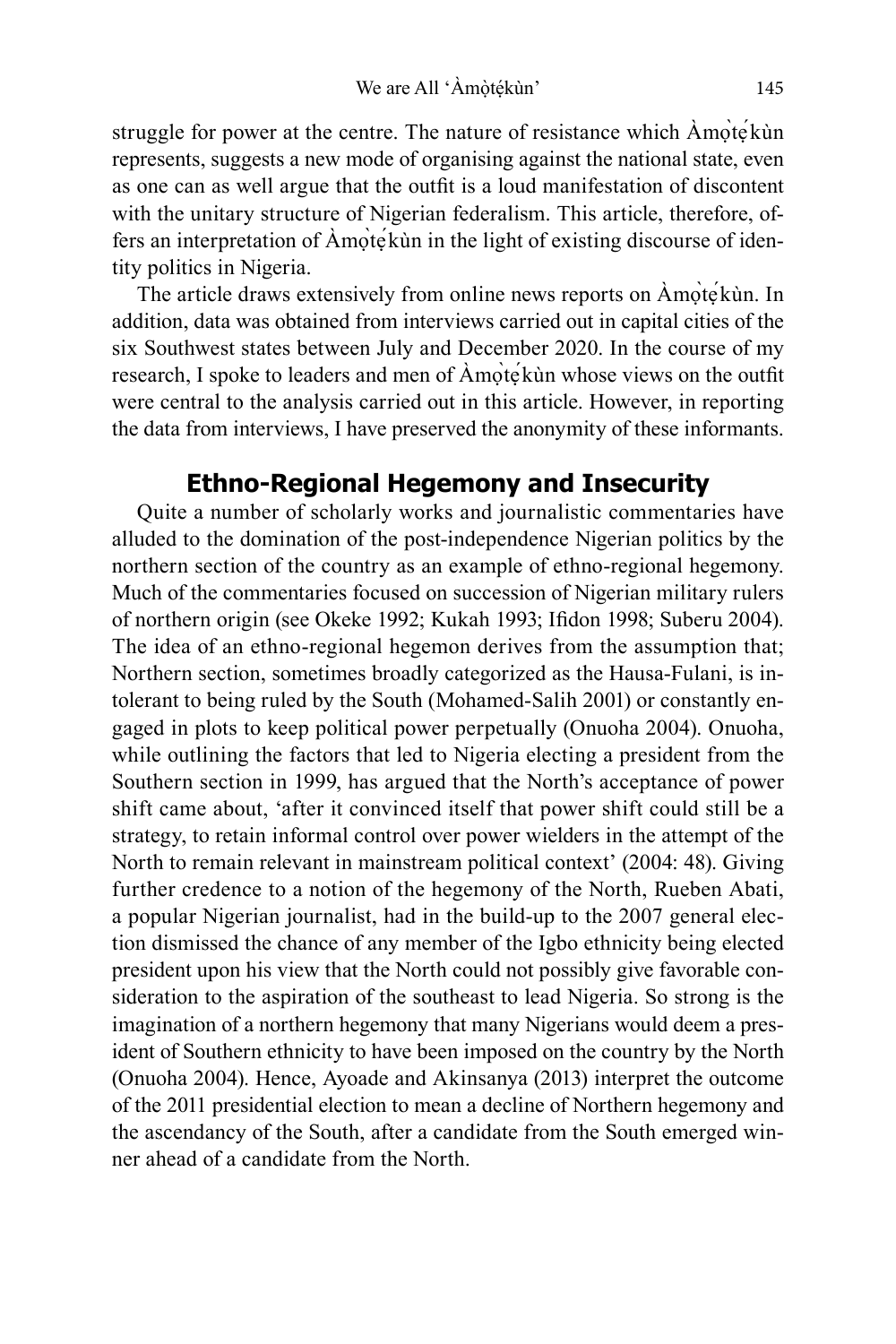The very idea of ethno-regional hegemony in Nigeria draws from the structural imbalance in the country's federalism, and specifically 'the overconcentration of power and resources in the federal government' (Suberu 1996: 66). As such, when mention is made of ethno-regional hegemony in Nigeria, it is usually in a context that the Hausa-Fulani ethnicity monopolize key federal political and military positions, which they in turn employ to further the group's socio-economic dominance over other ethno-regional groups. Such hegemonic potential of the North is historicized and considered reinforced by a military skewed in ethnic composition, oriented toward protecting the political advantage which the Hausa-Fulani ethnicity had in the post-independence years acquired.

Although acknowledging the colonial root of northern domination of power, Nwakama (2010) argues that the frequent use of the term, Northern hegemony, by Southerners might have given northern political leadership a false sense of importance or possibility in their perceptions of their place, power and role within the Nigerian polity. The failures of Nigeria's postcolonial political development, Nwakama argues, are shared, and as well implicate the southern elites. In other words, whatever the form of domination from the North is made possible by the complicity of the South.

However, popular idea of hegemony of the Hausa-Fulani is not restricted to the sphere of political leadership ascendance. A core aspect of the  $\overrightarrow{A}$ mote $\overrightarrow{K}$ ùn story, which I investigate, touches on the way Fulani ethnic identity is implicated in the many accounts of insecurity in the southwest. While a direct link may not necessarily exist between insecurity and political domination of the Hausa-Fulani, the innuendoes of ethnic resistance and liberation contained in commentaries that emerged in the wake of the launch of Amotekùn and popular belief about lack of will on the part of security agencies to bring suspected criminals to book due to their privileged ethnicity, portray the hegemonic dimension of insecurity. Moreover, the confidence that the governors of the southwest states exuded in the capacity of Àmọ̀tẹ́kùn to 'secure' their region much better than the Nigerian police ought to be understood in the context of the influential presence, which the Hausa-Fulani supposedly have in the nation's internal security apparatuses.

At the time when Amọ̀tẹ́kùn was inaugurated, the Nigerian president, Muhammadu Buhari, a Fulani, superintend over a government widely taunted as overprotective of herdsmen of his Fulani stalk in the regular violent attacks the latter unleashed on farmers in the middle belt and southern parts of Nigeria. The launch of Amotekun and the enthusiastic responses it generated make sense in the contexts of the post-independence tumultuous ethnic relations and divisive identity politics. Furthermore, when interpreted in these contexts, the enthusiasm about Amote<sup>kun</sup> in the South and particularly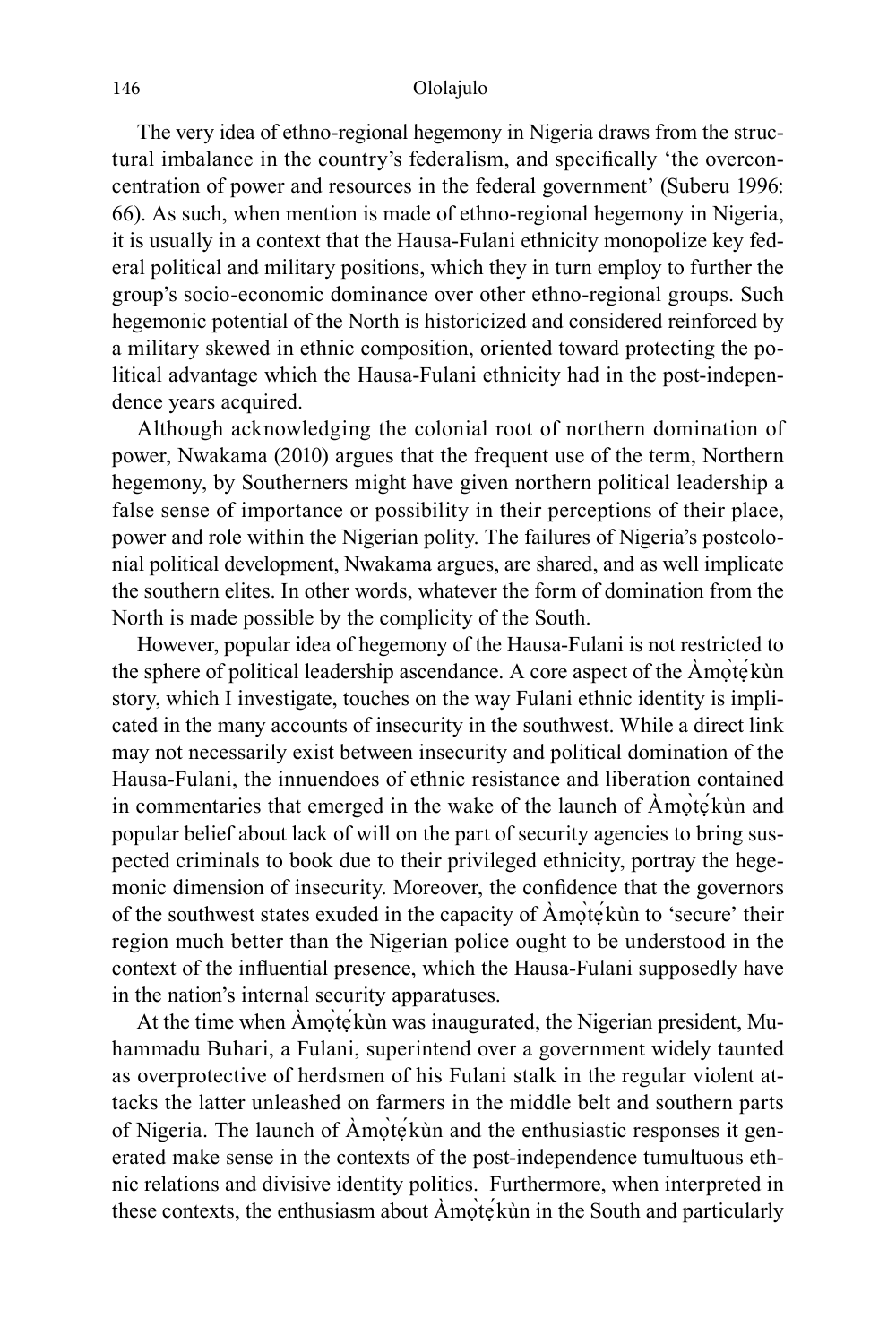among the Yorùbá, and the oppositional stance of central government and sociocultural organisations in the north offer a window into the difficult intersection of ethnicity, religion and national security.

This article is not about the realness or otherwise of security threats in the southwest and the effectiveness of Amote<sup>kun</sup> in mitigating insecurity, particularly the threat posed by Fulani herdsmen. Rather, my main concern is with the way Amọtẹ́kùn is characterised as a countermeasure to hegemonized insecurity. The mobilizing power of Àmọ̀tẹ́kùn, I suggest, lies in the deployment of primordial and emancipation rhetoric to attract wide support, especially from the southern part of the country, and also in mythical propagations about folk policing. In Nigeria, local support for vigilantes has always been based on the belief that they have magical forms of detection and protection that can protect the innocent (Nolte 2004). Even when Àmọ̀tẹ́kùn, so far, might not have enhanced the security of the region in the way touted by the promoters, the special appeal to the Yorùbá connects to the way in which the people construct ethnic suaveness and cultural sophistication around decision about the outfit. The extensive interest and support that the security initiative received across the southwest states, as I will show, are related to an unexpressed but nonetheless powerful ideology of self-determination that has flourished in southern Nigeria during the last one decade of the post-1999 return to civilian rule.

# **Herdsmen Attacks: The Insecurity Context of Àmọ̀tẹ́kùn**

Starting from the late 1990s a southward migration of Fulani pastoralists in Nigeria increased rapidly. Scholars have attributed this development to the debilitating effects of climate change in Northern parts of the country (Chukwuma 2020). One of the immediate outcomes of the migration was a conflictive relationship forged with farmers whose farm crops were destroyed by cattle on a regular basis (Olaniyi 2016). Moreover, kidnap cases linked to herdsmen became frequent. Therefore to curb the activities of suspected herdsmen, states of the Southwest enacted laws prohibiting open grazing and the use of firearms by pastoralists. However, these laws achieved little in terms of reducing the growing rate of insecurity in the region. The lack of or inadequate response from security agencies lend credence to an emerging Fulaniazation narrative, particularly that the leadership of core security agencies are widely believed to be of Fulani origin. The Fulaniazation narrative became stronger after the central government had proposed a human settlement policy, also known as RUGA project, which will enable Fulani herdsmen settle in areas that will be allocated to them in states across the federation,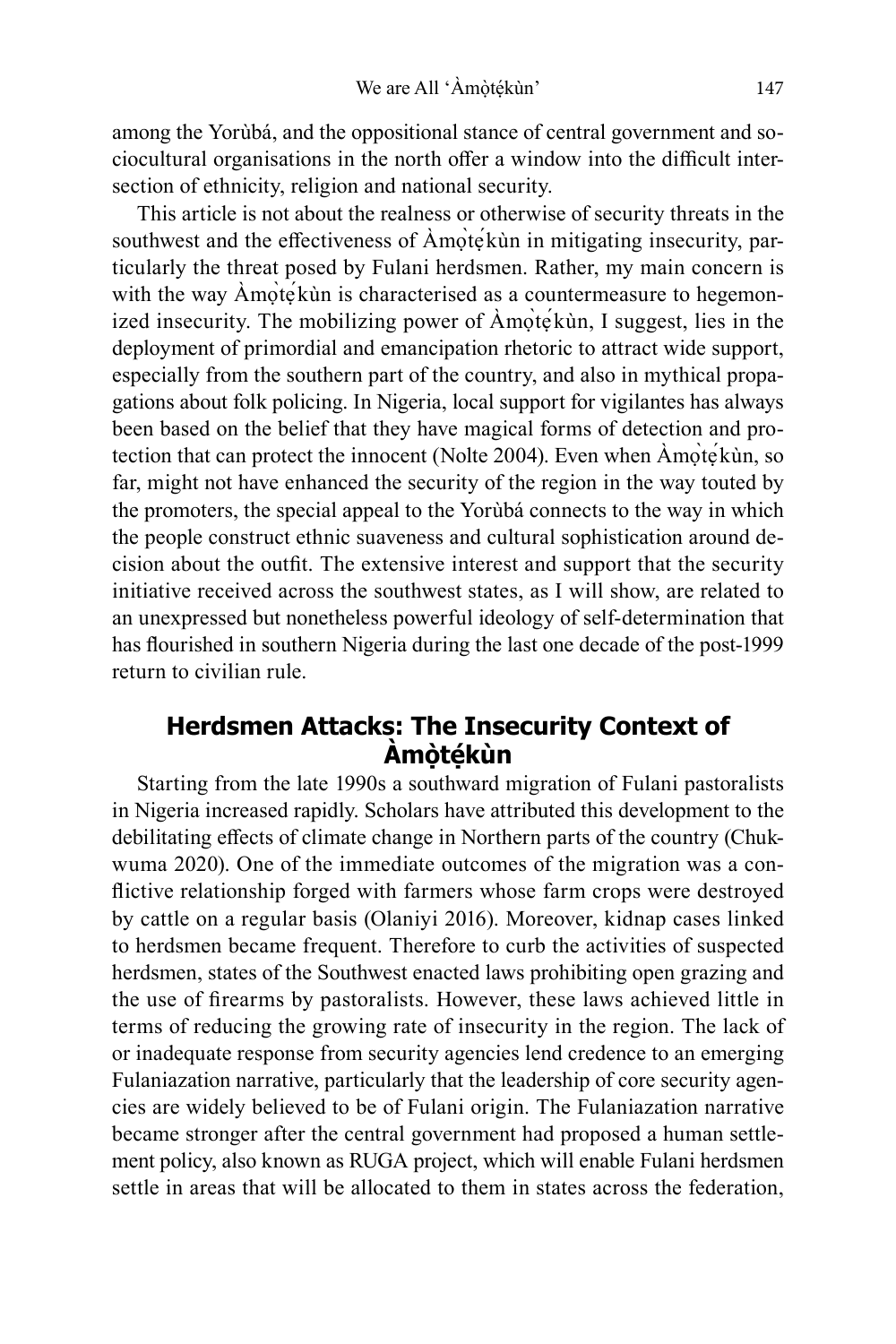for the purpose of ranching (Chukwuma 2020). Ethnic groups in the southern states voiced their opposition to the proposed scheme, with their rejection of RUGA underscoring the mutual suspicion that characterised inter-ethnic relations in Nigeria (Ademola 2020).

The Yorùbá are presumably the second largest ethnic group in Nigeria. The 2006 Census figure shows that the six Yorùbá speaking state of Ekiti, Lagos, Ogun, Ondo, Osun and Oyo comprised some 20 per cent of the country's 140 million people. This figure may not reflect the accurate population of an ethnicity which also constitutes significant parts of people in Kwara and Kogi states in the northcentral region of Nigeria. The Yorùbá live mainly in big town and cities and have an urbanization history which dates back to pre-colonial Nigeria (Mabogunje 1976). Their cities, particularly Lagos and Ibadan are arguably the largest in Nigeria. It is also on record that eight of the first ten secondary schools established in Nigeria between 1859 and 1913 were sited in Yorùbáland. At the point of independence in 1960 the people were without doubt the most educated ethnic group in Nigeria. Only the Igbo of the Eastern region ranked close to them in level of educational attainment. This feat was made possible by their history of early contact with missionaries and consequently, Western education. The wars that the Yorùbá fought with other groups, especially the Fulani, in the precolonial years, in a way strengthened their feeling of shared identity and sharpened boundaries (Eriksen 2010).

Prior to the mid-1980s violence between Fulani herders and Yorùbá farmers were infrequent although not totally non-existent (See Guyer 1997). The security situation in the Southwest, however, has assumed a worrisome dimension in the years following the 2015 general election. Killings, kidnapping for ransom, armed robbery and other criminal activities increased at a rate previously unknown, at least since the return to civilian rule in 1999. Many farmers abandoned their farms, and travellers no longer found the roads safe. No state in the region is spared the gruesome incidences of high-profile kidnapping, ritual killing and armed robbery. A former secretary of the federation during the Ibrahim Babangida military dictatorship years, Olu Falae, was abducted from his farm sometime in September 2015 by suspected Fulani herdsmen. In June 2019, masked assailants believed to be herdsmen killed the daughter of a prominent leader of the Yorùbá sociocultural group, Afénifére. The killing provoked wild outrage across the southwest states and profound conversations on the functionality of Nigeria's internal security architecture.

The Yorùbá interpreted the numerous cases of killings in the southwest as an orchestrated attack on their ethnicity. An earlier attempt at provoking them to ethnic resistance had occurred in 1993 when the northern military establishment annulled the presidential election that was set to be won by Moshood Abiola, a Yorùbá businessman. However, it was not just the instances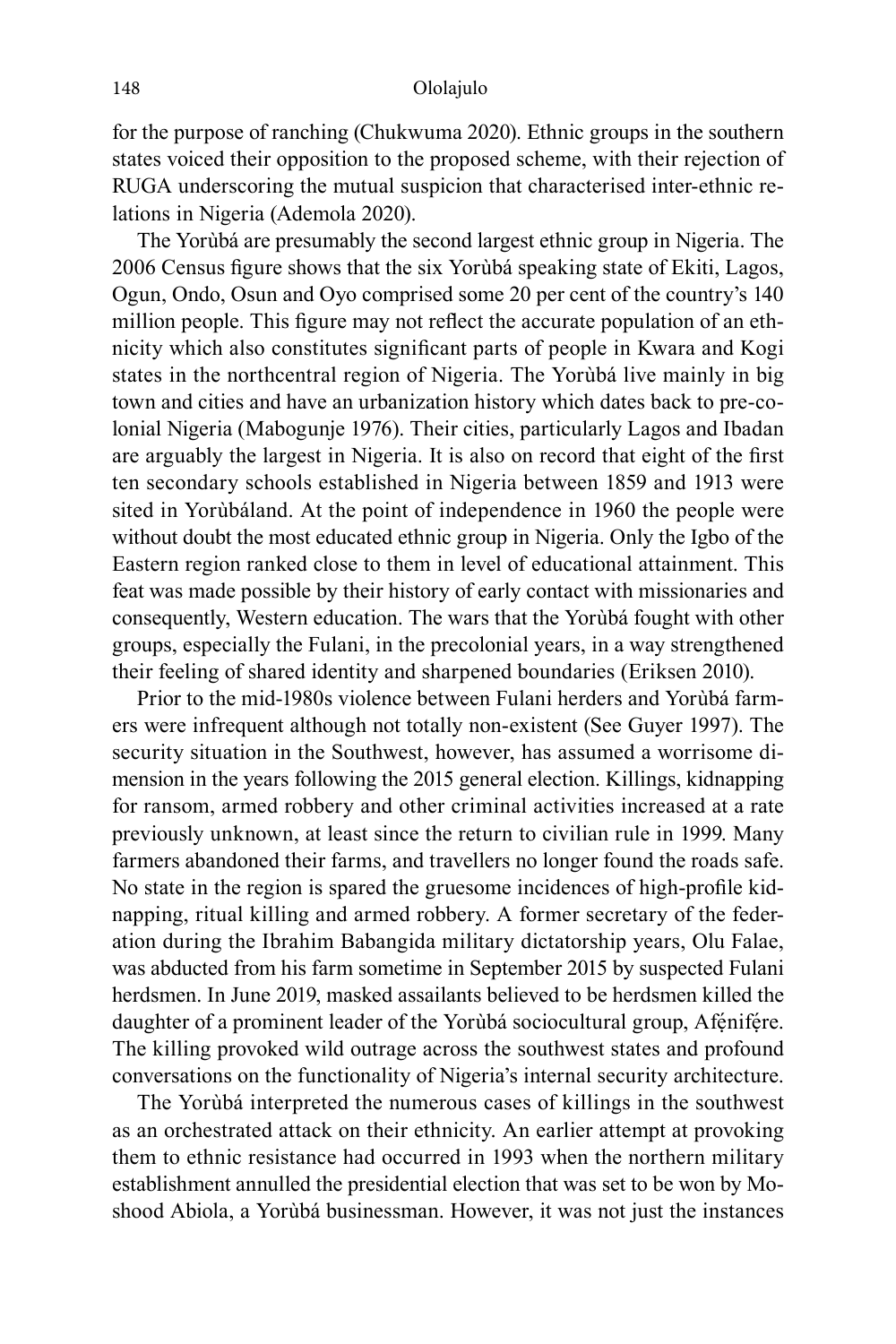of killings that stirred ethnic reaction in the form of Àmọ̀tẹ́kùn but the real threat to livelihood, socio-economy of the Yorùbá and their continued survival as a group which the attacks on farmers and destruction of farmlands represented. Within the context of the 19th Century Fulani history of land appropriation in Nigeria the attacks on Yorùbá farmers and farmlands came to transcend mere brigandage and bring about sentiment about an internal colonising agenda.

Associating an entire ethnicity with criminality is a very recent trend in Nigerian postcolonial history, indicative of the high-level distrust existing among ethnic groups in the country, as well as failure to achieve integration sixty years after independence. The profiling of Fulani pastoralists in relation to widespread criminal acts of killing, kidnapping, and banditry in the Southwest, goes beyond ethnic labelling and encompasses ideas of Islamic proselytization. Sentiments about certain political and economic privileges that the Fulani ethnicity is perceived to have gained, are believed to be at the expense of other ethnic nationalities in the country. The cord, which criminal profiling of the Fulani nomads strikes with Nigerians, particularly people of southern extraction, is therefore not just identity based. It touches on reactions relating to political dynamics and perceived unequal power relations between the northern and the southern parts of the country. The majority of the Southerners are Christians, thus they see the Fulani ethnicity as simultaneously embodying the Islamic religion and the northern political establishment. As a result, the idea of insecurity includes the perceived threat to the religious freedom of the Yorùbá Christians in the likely occurrence of a hegemony of the Fulani.

Like Campbell (2002) rightly observes, in politics of insecurity different understandings of the event and its implications do compete. The understanding that responsibility for internal security resides with a national political leadership, whose ethnicity is implicated in the security challenges confronting the Southwest states, is important for good appreciation of the faith that the Yorùbá have in a home grown security outfit. For many Southerners, there was just no way President Buhari and the entire security apparatchik would clamp down on the activities of a group with whom they share ethnic affiliation. The importance of Àmọ̀tẹ́kùn, therefore, is basically in having trusted locals do the job of securing their homeland.

# **Àmọ̀tẹ́kùn and Ethnic Consciousness: The making of a regional security outfit**

On 9 January 2020, governors of six southwest Nigerian states, at an elaborate public event in Ibadan inaugurated Operation Àmọ̀tẹ́kùn as a regional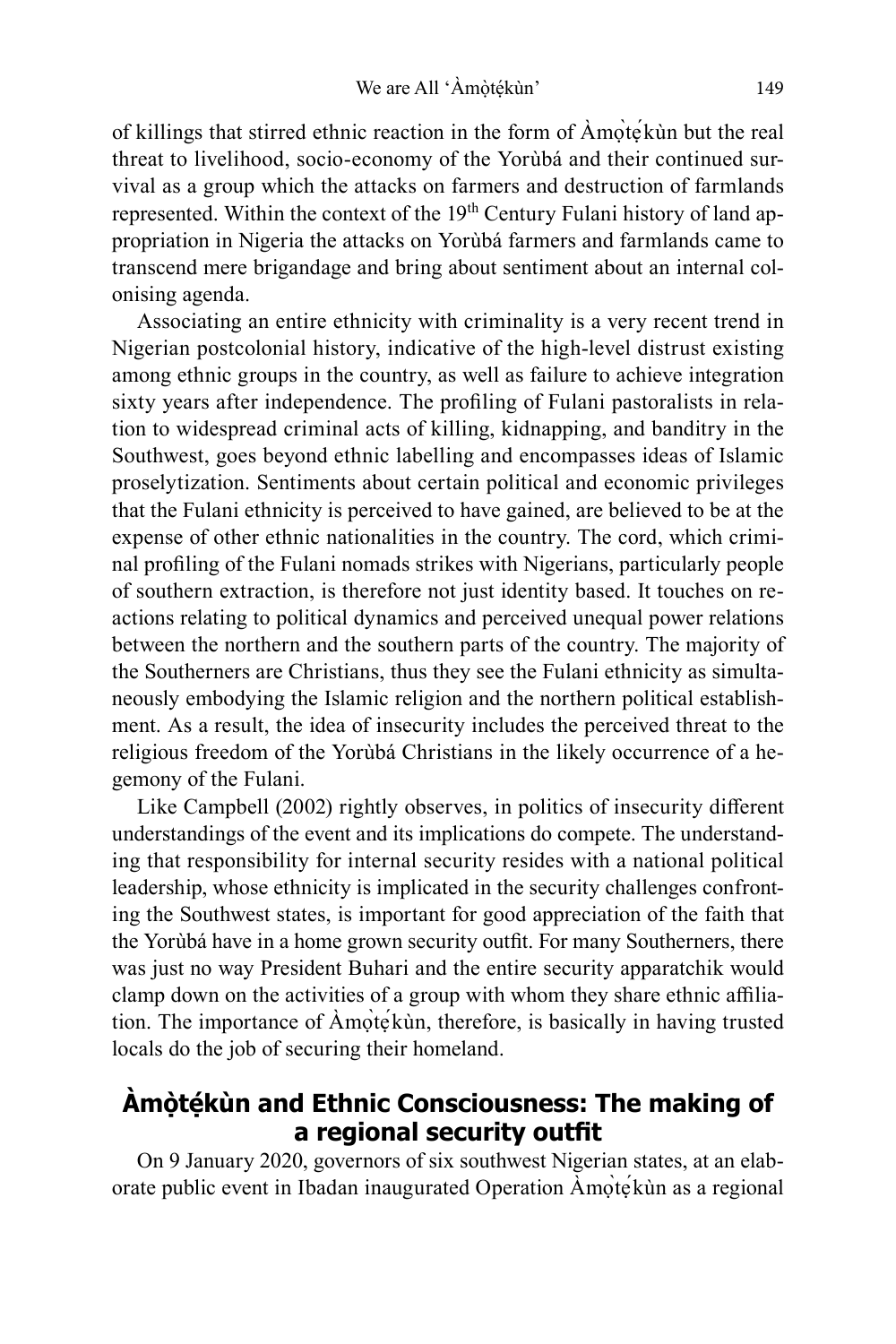security outfit. The governors cited the increasing rate of crimes across the Southwest region as the underlying factor for establishing the outfit. At the launch, speakers including traditional rulers and leaders of Yorùbá sociocultural organisations, took turn to echo the complementariness of the initiative to institutionalised mode of policing. An aspect of the launch that the people found significant was the consensus reached by the governors across political parties divide. Just like the Oòduà Peoples Congress (OPC); a movement created in circumstances characterized by frustrated promises of democratic transition and fierce repression of political opposition (Guichaoua, 2006), Àmọ̀tẹ́kùn was closely associated with safeguarding the Yorùbá ethnic boundary. The initiative also reflects the Yorùbá sentiment about the restructuring of the country, which the people strongly believe will grant them power to craft a more progressive path of development for their own region.

In the days following the launch of  $\overrightarrow{A}$ mọ̀tẹ́kùn, the valour a security outfit crafted in the image and metaphor of a leopard simply reverberated across the South-western states and would not come off, even when the outfit was yet to mobilize in any of the states. Memes on leopard and its predatory exploits circulated widely in social media while prominent Yorùbá people, mostly political leaders and celebrity figures, appeared in the public dressed up in fabrics of leopard design. Several accounts of Àmọ̀tẹ́kùn featured in newspapers and social media simply implied that the Yorùbá have had enough of a dysfunctional policing system. Thus, for many Yorùbá people, Àmọ̀tẹ́kùn is everything about heritage, nationalism and identity. The outfit was concerned with demonstrating the Yorùbá resilience and capacity for self-defence, an area the Nigerian state was specifically believed to have been complicit. Many interpreted the symbolism of a prancing, angry leopard in full flight, adopted as the corps' logo as representing calmness, diplomacy, decisiveness and bravery. These qualities, the Yorùbá often invoke in their self-definition.

On January 14, 2020 the Federal Government of Nigeria declared Àmọ̀tẹ́kùn illegal. The public release issued by the government through the office of the attorney general contained element of threat especially when the minister averred that 'the law will take its natural course in relation to excesses associated with organization, administration and participation in "Amọtẹ́kùn" or continuous association with it as an association' (Channels TV). By declaring the outfit illegal and particularly with threat of force communicated to the Yorùbá states, the central government did not only stir controversy but indeed provided fuel for the oxygenation of identity politics in the southwest (Abati 2020). Rallies to garner support for the initiative were held in state capitals and major Yorùbá cities and more people reacted to the adversarial stance of the central government in the social media with the hashtags: "we are all Amote<sup>k</sup>ùn" and 'Amote<sup>k</sup>ùn has come to stay'. The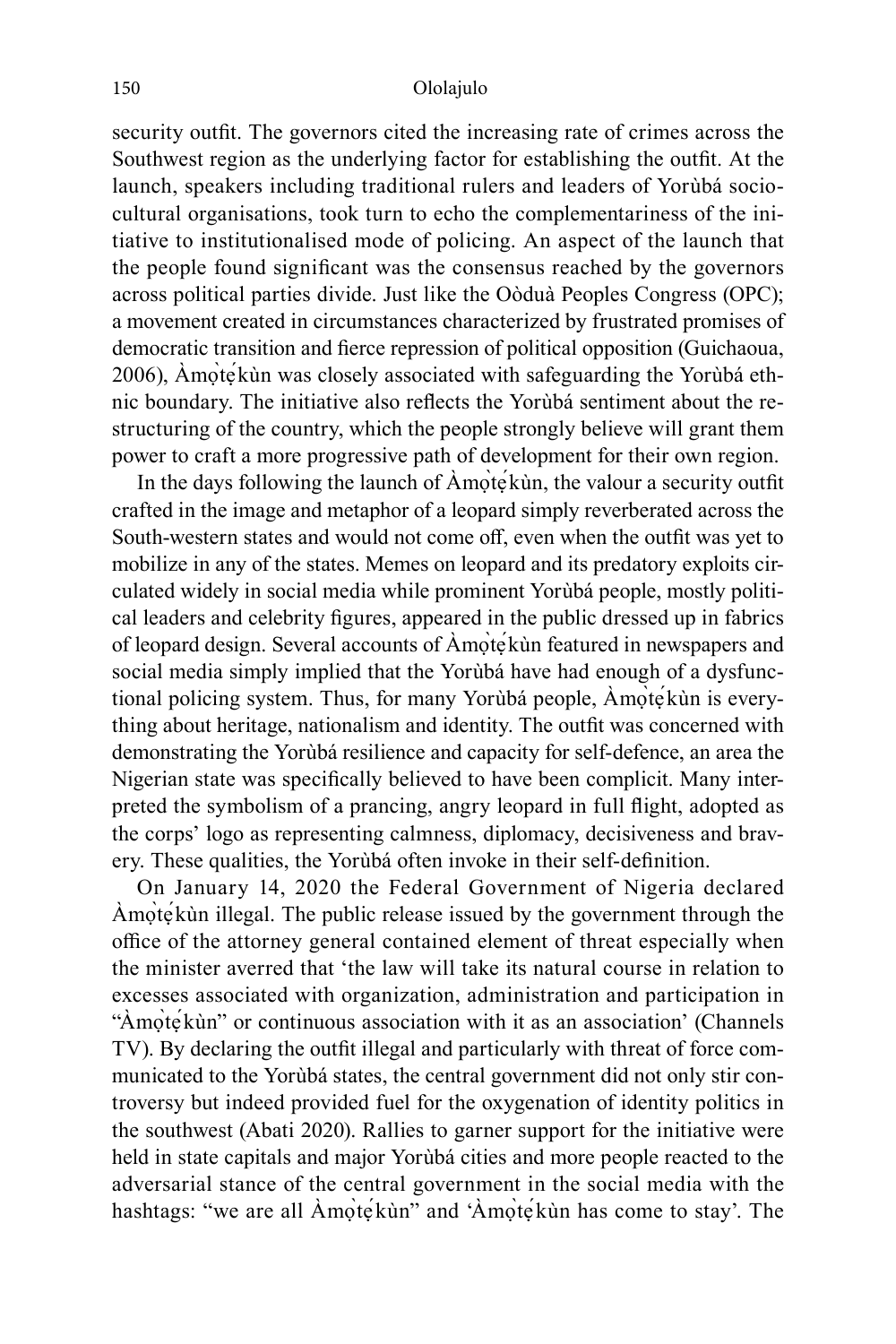rhetoric resonated well with the teeming Yorùbá population. T-shirts and fez caps bearing the messages and the image of leopard sold widely, and people proudly wore them at their private homes and at public events to show their support for the initiative. The two slogans suggested that the Yorùbá collective identity was intricately linked with the decision to set up the outfit. Invariably, what constituted Amọ̀tẹ́kùn was not just a few thousand yet to be commissioned local security operatives but rather an ethnic mass united by security affliction and a sense of threat to their ethnic identity.

Support for Amote<sup>kun</sup> also came from the 'Yoruba in diaspora'. For instance, the Egbe Omo Yorùbá in North America argued that Àmọ̀tẹ́kùn had the right to protect the people of Yorùbáland from violent marauders same way the Hisbah security outfit in some parts of Northern Nigeria had been operating unhindered since 1999 (*The Nation* 2020). The reference the group made to the Hisbah was meant to raise important questions about ethnic inequality and double standard in enforcing constitutional provisions. In a way, to be identified with the initiative simply meant to be associated with Yorùbá nationalism and discontent with the structural incongruity of Nigeria.

On January 23, 2020 governors of the six Southwest states met with the Nigerian vice president to work out an amicable path to resolving the impasse over Amote<sup>kun</sup>. Both parties resolved that the security outfit would be structured to align with the community policing strategy of the federal government. They also came to an agreement that each state would enact laws giving legal backing to the initiative, and as well address all issues that concern the regulation of the security structure. Within a period of two weeks after the central government and the six Southwest state reached agreements on the legal frameworks for Amote<sup>k</sup>ùn, legislative houses in the six states adopted bills giving legal backings to the outfit, and between March 5 and March 13, 2020, these bills have been signed into laws in at least four of the six states. In the remaining states the bills setting up the security outfits were already passed by the legislative assemblies and awaited the assent of the governors.

It can be argued that the force of ethno-nationalism, which the initiative carried, waned considerably once the element of regional coordination was removed from Amote<sup>kun</sup> in the aftermath of the agreement the governors of the southwest states reached with the central government. The decentralization of the outfit might at one level signify a political victory for the central government and other dissenting voices. Nonetheless important meanings formulated about Àmọ̀tẹ́kùn show the outfit as having implications beyond the widespread security threat to an entire region.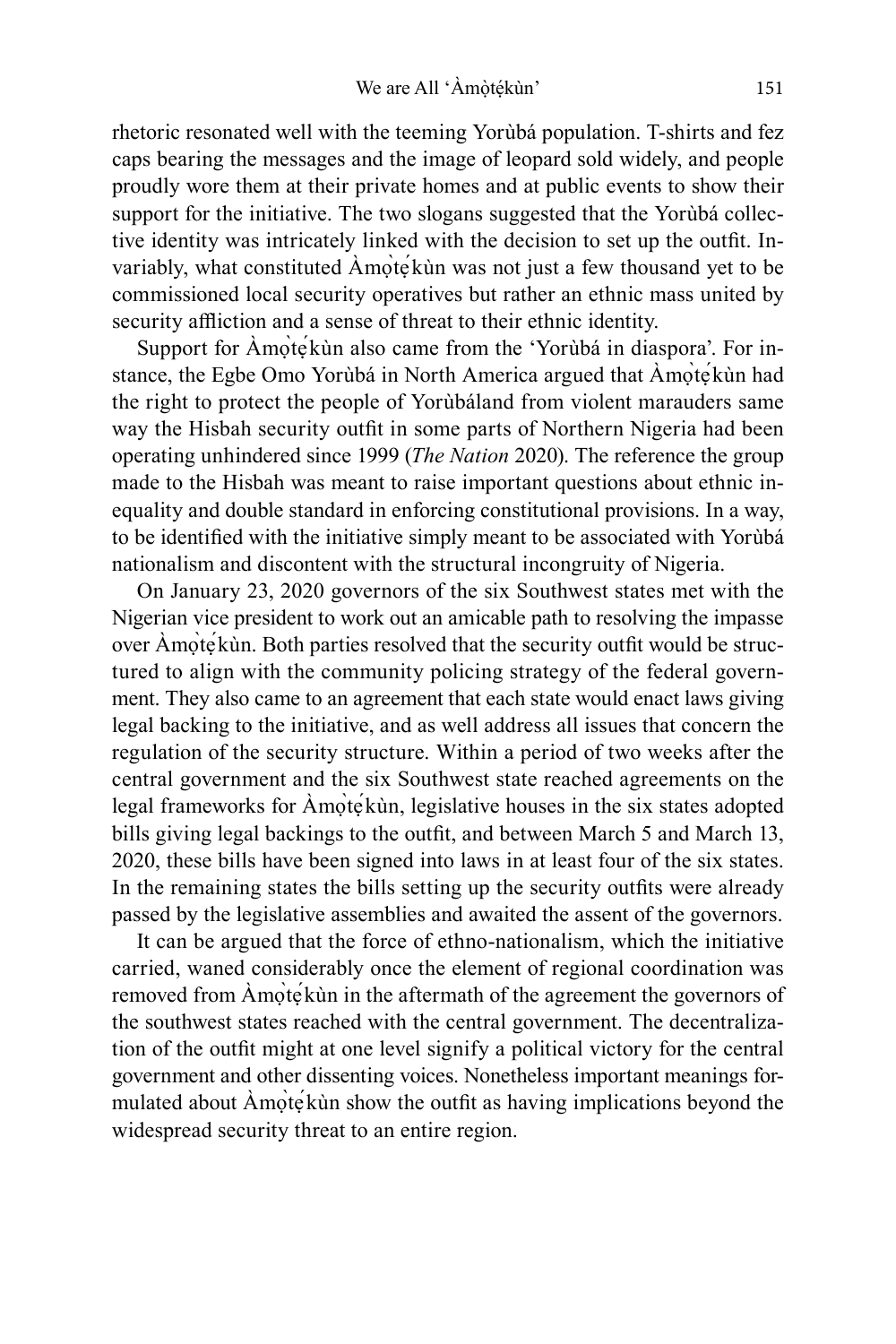## **The Opposition**

Outside and within the southwest, considerations of Amote kun were related to the dissimilar ways in which the Nigerian state is encountered by ethnic nationalities and identity groups. For instance, leading sociocultural organisations in the southeast and the Middle Belt regions were receptive to the formation of Amotekun. The apex sociocultural organisation of the Igbo ethnic group of the southeast, the Ohaneze Ndigbo, lauded the outfit, and associated it with restructuring of the Nigerian federation, which the organisation has championed. The organisation also advised governors of the southeast states to set up similar outfit in their respective states.

The Arewa Consultative Forum (ACF) a northern sociocultural organisation and the Miyetti Allah an association of Fulani cattle breeders, were critical of Amote<sup> $\chi$ </sup>in. They both interpreted it as an ethnic army and the launch as a prelude to the Yorùbá declaring a separatist Oduduwa Republic. The two groups aligned with the position of the national government, which declared the western Nigeria regional security initiative a threat to the country's internal security. The National Secretary of the Miyetti Allah described the outfit as a resurrection of the Oodua People's Congress with the soul aim of displacing Fulani herders from the southwest (Akinsuyi 2020). The close association of OPC with Àmọ̀tẹ́kùn no doubt creates unease for the Hausa/Fulani group, following the experience of violent clashes with the Yorùbá group in 1999.

Other interest groups from northern Nigeria disapproved of Amọ̀tẹ́kùn and, like the ACF and Miyetti Allah, tagged it a Yorùbá tribal militia. The National Youth Council of Nigeria, for instance, equated Amote kun with the Indigenous People of Biafra (IPOB), a secessionist movement in the southeast part of the country already proscribed by the Nigerian government (Yaba 2020). In its suggestion that the  $\text{Amo}$ tę́kùn initiative be banned, the northern youth group enjoined President Muhammadu Buhari not to allow unconstitutionality to prevail.

Essentially, while the earliest protests against Àmọ̀tẹ́kùn took the form of the North-South political struggle, other shades of opposition such as the one from the Muslims Rights Concern (MURIC) had emerged from the Southwest. The Islamic pressure group, MURIC, had since 1999 championed the cause of Yorùbá Muslims. The struggle of MURIC is formed on the assumption that Muslims in the southwest states are marginalised under a bureaucratic structure dominated by Christians. Under the leadership of Ishaq Akintola, MURIC, considered Amọte kùn anti-Islam on the ground that the name of the outfit emanated from the Bible. According to Akintola, adopting the name Àmọ̀tẹ́kùn, which is mentioned in a verse of the Bible with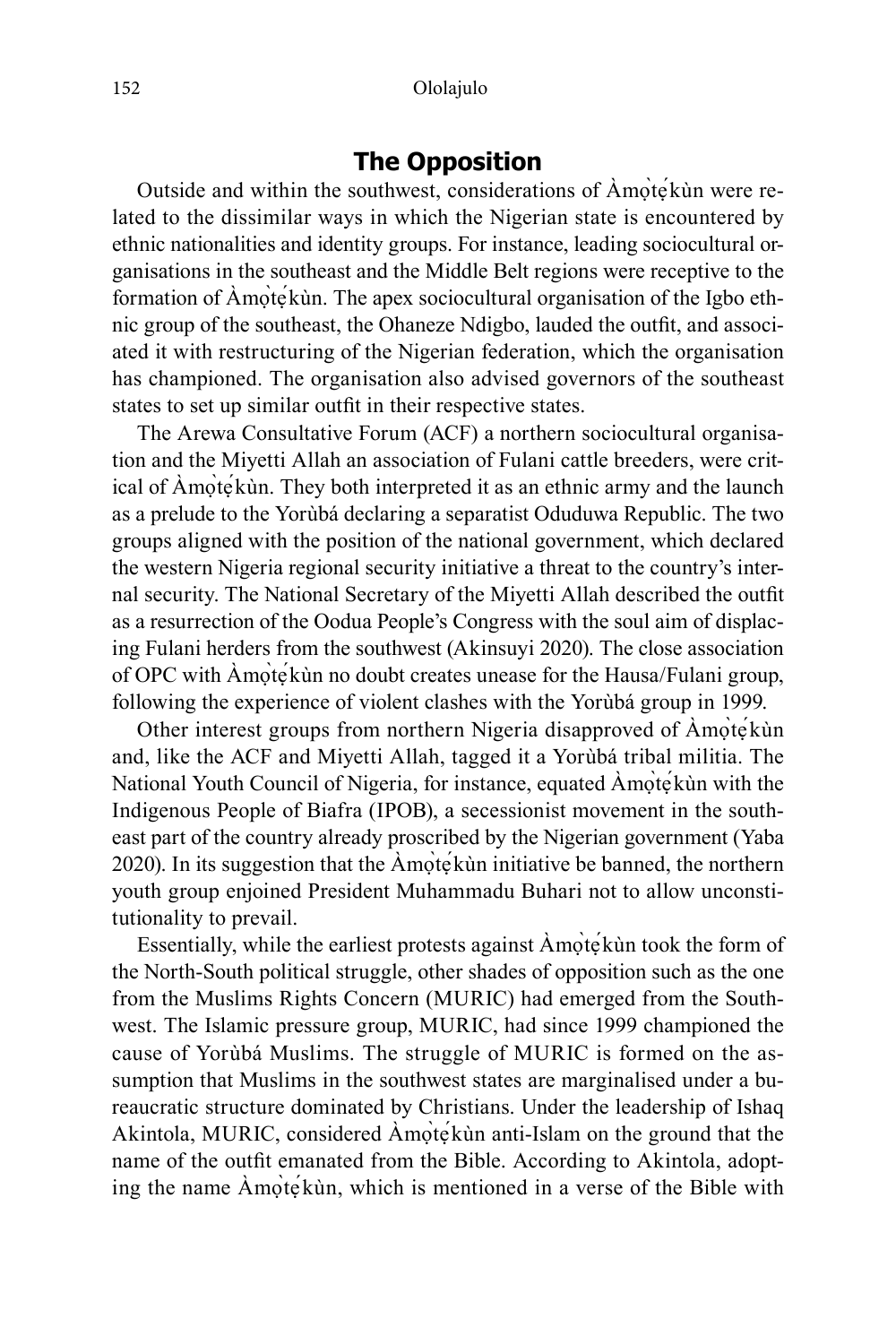particular reference to guarding a city demonstrates the Christianity undercurrent of the initiative (Owolabi 2020). Akintola further alleged favouritism towards Christians in the formation of Àmọ̀tẹ́kùn. According to the MURIC leader, prospective Àmọ̀tẹ́kùn corps were expected to provide birth certificates and attestation letters issued by churches as part of the conditions of recruitment. The Muslim organisation also alluded to Christian dominance of the command structure, which it claimed depicted Àmọ̀tẹ́kùn as a Christian agenda meant to further enforce the subjugation of Muslims in the Southwest. It may matter less that MURIC allegations were speculated and conspiratorial in outlook. These contentions, mostly reflect the religious fault line of Nigerian politics.

Two months after Àmọ̀tẹ́kùn's inauguration, the Yorùbá Appraisal Forum, organised protests in Lagos and Ekiti States demanding that the outfit be scrapped across the six southwest states. The group claimed it uncovered plots by politicians to use Àmọ̀tẹ́kùn to destabilise the region and ultimately the entire country ahead of the 2023 general elections (Ogunje 2020). It is unclear as to whether these protests were influenced by political considerations. Nonetheless, emphasis of the protesting groups on possibility of incumbent governors using Àmọ̀tẹ́kùn against opposition figures somehow suggests the protest as tainted with crass politicking. Rather than undermine full mobilisation of the outfit as planned, the protests seem to strengthen the resolve of the governor; for instance, as of December 2020, Àmọ̀tẹ́kùn had mobilised in four out of the six Southwest states.

Generally, the protests against Amọ̀tẹ́kùn in their different forms attest to the extent in which policing and the entire national security architecture are embedded in politics of ethnic and religious domination. The protests by the Yoruba Appraisal Forum were significant in terms of the seal of ethnic approval it denied Amotekun. The protests further reflect the ruptures that work against consensus formation even among people of the same ethnic group.The scepticism from a section of the Yorùbá political class also stems from the partisan nature of the police in Nigeria's elections and the control in which ruling parties are known to have exercised over them. Àmọ̀tẹ́kùn is therefore thought to embody this manipulation of security instrumentality for illegitimate appropriation of power.

## **Yorùbá Trailblazing Tradition**

What is significant is the structure itself, and not the mobilisation or the available ammunition. Of the six zones, Yorùbáland is the first to create a skeletal outfit with capacity and capabilities to be awakened and deployed in service of the southwestern region.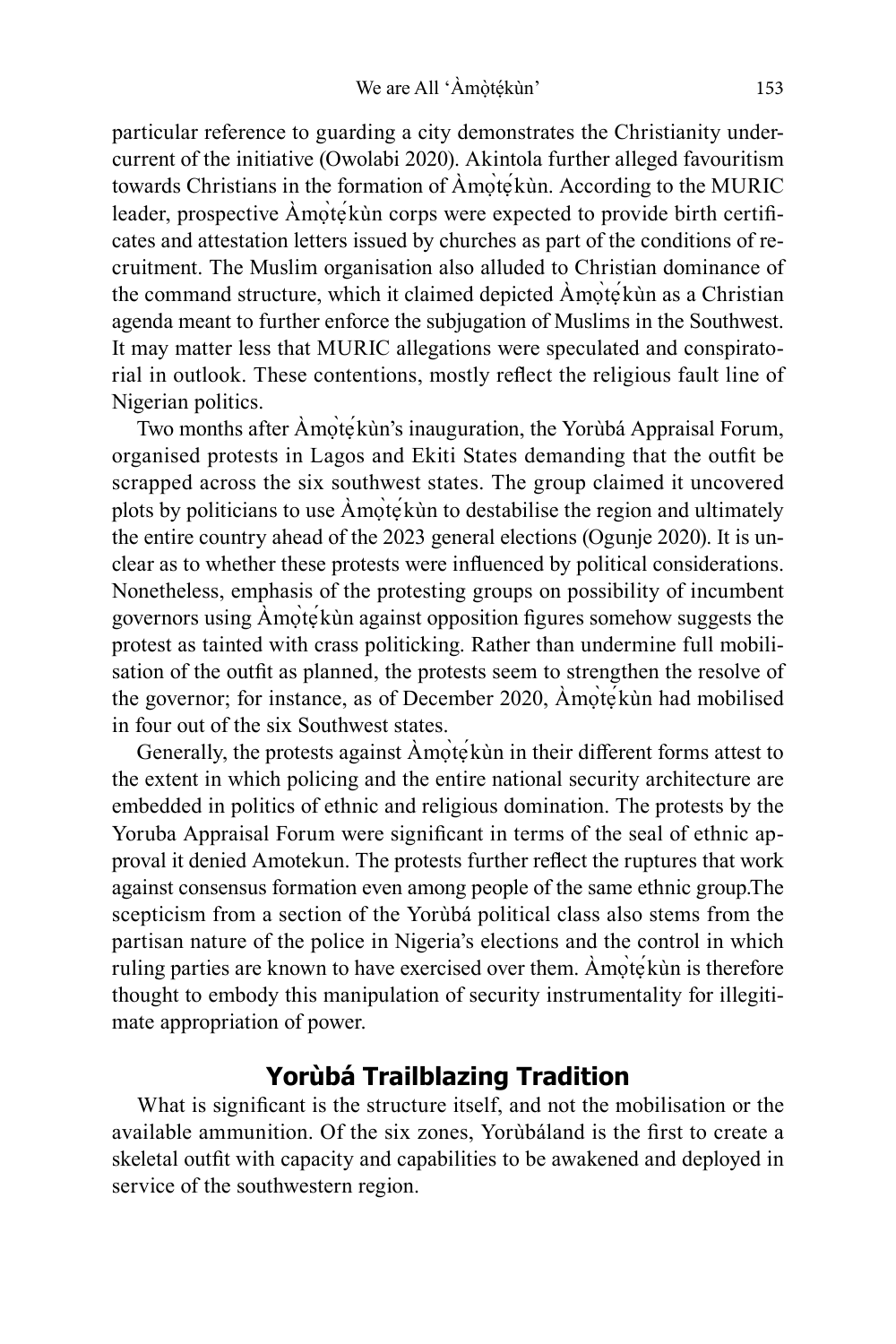According to Rasheed (2020),

[...] It is gratifying to note that even amidst recriminations over the status quo, Yorùbá leaders are still able to hold out a flag of preparedness for all possibilities. It is therefore a really interesting and intriguing reading how leaders of other regions are grappling to respond to this innovative potent step. It must have dawned on everyone that after all the Yorùbá are after all not 'cowards'.

The idea that Amote kùn attests to the preparedness of the Yoruba for any eventuality, which is contained in the above quote and comments of interviewees, is key to understanding the Yorùbá interpretation of their political and cultural sophistication. Amote<sup>k</sup>un, from the stance of Rasheed, goes beyond a mere security outfit. Although designed to strengthen a weak security architecture, yet Àmọ̀tẹ́kùn represents an intellectually thought response of the Yorùbá to perceived threat to their ethnic space, and an effort toward remaking the Yorùbá identity. While some states, especially in the South have been very vocal in their demand for decentralization of policing, in no part of Nigeria had a security outfit been previously set up at a regional level. Hence, Olawale Rasheed's assertion about Yorùbáland being the first to create a skeletal outfit with capacity and capabilities to be awakened and deployed in service of the motherland. Even though it suggests weak integration of the Nigerian state and the possibility of the federation disintegrating in the future, this has basically drawn on discourse of ethnic courage and bravery i.e. The air of ethno-regional accomplishment and preparedness, exuded in Olawale Rasheed's write up is not vacuous. It reflects a particular mode of viewing that the country as a temporary contraption is bound to dissolve in the nearest future.

From the perspective of interviewees, setting up  $\angle$ Amòtékùn demonstrated the readiness of the Southwest governors to rise above rhetoric in the struggle against the Nigerian unitary federalism, and the unequal power relations associated with it. The outfit for many, is a coded challenge and a dart thrown at the Nigerian state. When asked about the impact of the establishment of the Àmọ̀tẹ́kùn in an interview, one interlocutor echoed that their objective was not to seceding or taking over the duty of the police, they simply wanted to assist the police to secure the land and the people, a decision which even the government cannot fault. According to this interviewee, the Yorùbá are strategic in their engagement with the Nigerian state, carefully weaving their actions around safeguarding internal security. Moreover, another interviewee mentioned that, this approach makes it difficult for the central state to accuse the governors of the Southwest states of subversive activities.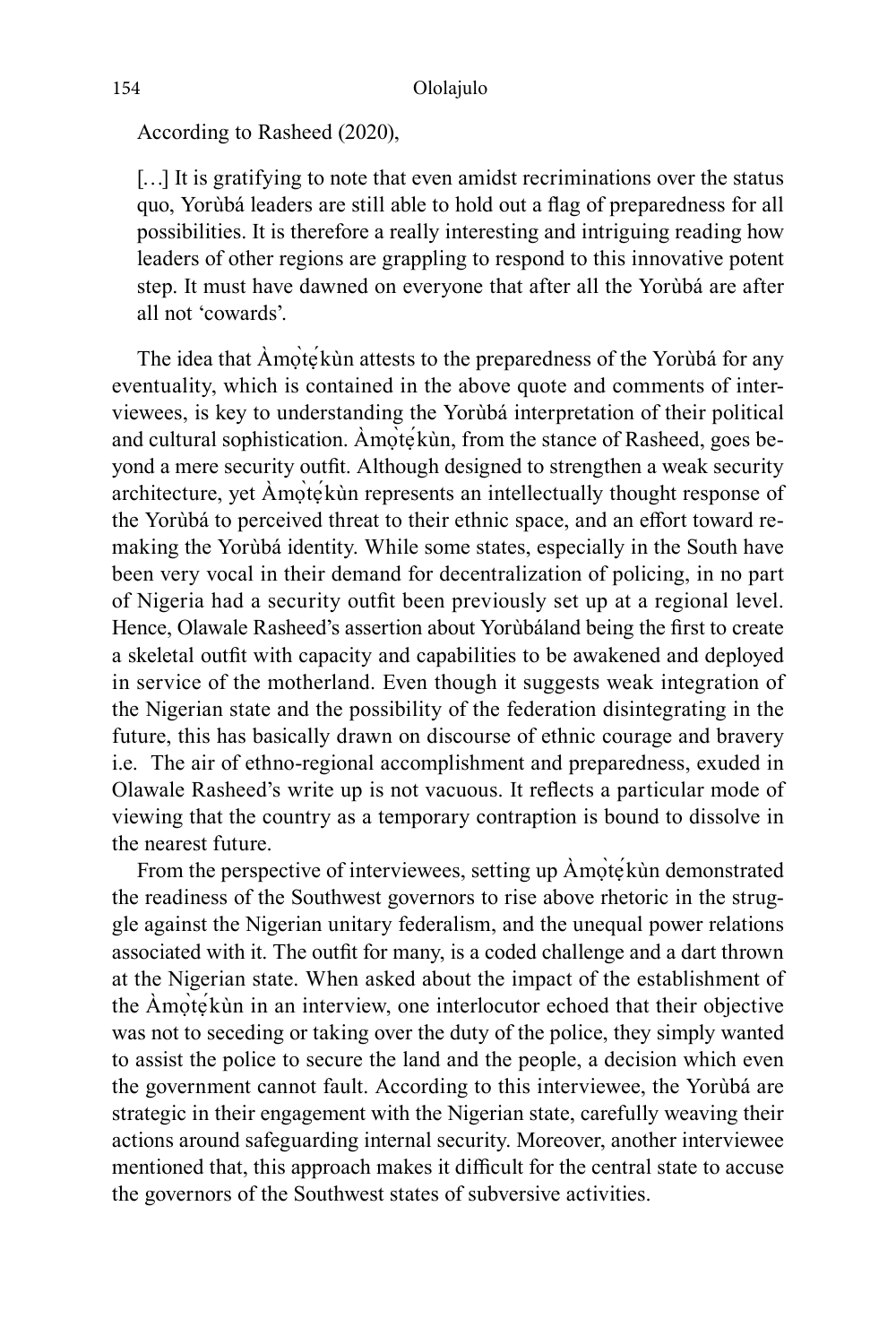Another interviewee restated the claim bordering on Yorùbá cultural exceptions when he said, 'It seems the Federal government does not know who they are dealing with. We [Yorùbá] are different from other ethnic groups as we are used to longsuffering. Many times, our neighbors misinterpret our silence for cowardice. But Yorùbá don't just do anything if they are not sure of it. We do our homework well before we take actions'. The seeming showboating comes in the context of the relative stability of the region in the post-independence years despite events capable of provoking large-scale violence. For him, the Yorùbá not engaging in unnecessary conflict simply mean a discretionary acumen that is hallmark of political and cultural sophistication.

On 11 January 1999, exactly two days after the launch of Amote kun, Onyedika Agbedo wrote a feature in *The Guardian*, a Nigerian tabloid. In the article, Agbedo listed instances of the Yorùbá pioneering efforts in modern Nigeria, which included the introduction of free primary education in 1955, the establishment of Western Nigeria Television (WNTV), which was the first television station in Africa, the building of the first stadium and the Cocoa House, which at a time ranked among the tallest building in Africa. With the establishment of Amotekùn, Agbedo observes that "Southwest Nigeria is on the march again", and also goes further to describe the inauguration of the Western Nigeria Security Network (WNSN) as a feat that clearly projects the Southwest zone as a region that is never bereft of initiatives to tackle existing challenges and lay a solid foundation for a prosperous future (Agbedo 2020). This interpretation of Àmọ̀tẹ́kùn vis-à-vis the southwest historical trajectory not only illustrates the developmental orientation of a region, but equally points to a trailblazing tradition. The trailblazing phenomenon is a core aspect of the unending competition among Nigerian major ethnic groups for power and dominance. Whether it is the case of pioneering infrastructural projects or setting up a regional police outfit, trailblazing endeavours are objects of ethnic pride, perceived evidences of advanced cultural system and consequently a valid reason to reject domination from other ethnic groups. The references to "firsts" as we see in the quotes from Rasheed and Agbedo are also made to underscore an exceptional character of the Yorùbá, which unfortunately did not correspond to the marginal position, which the people believe they occupy in Nigerian leadership.

Another interesting dimension to the Yorùbá trailblazing tradition concerned the implication of Àmọ̀tẹ́kùn for the struggles of other groups in the country particularly the minority ethnic nationalities who usually perceived themselves as politically marginalized. In a feature published in Alltimepost. com and titled 'Àmọ̀tẹ́kùn: Yorùbá Has Taken Her Place in History,' Erasmus Ikhide avers that 'Àmọ̀tẹ́kùn, as the open sesame should serve as impetus and encouragement to the South-South, south-Eastern and Middle-Belt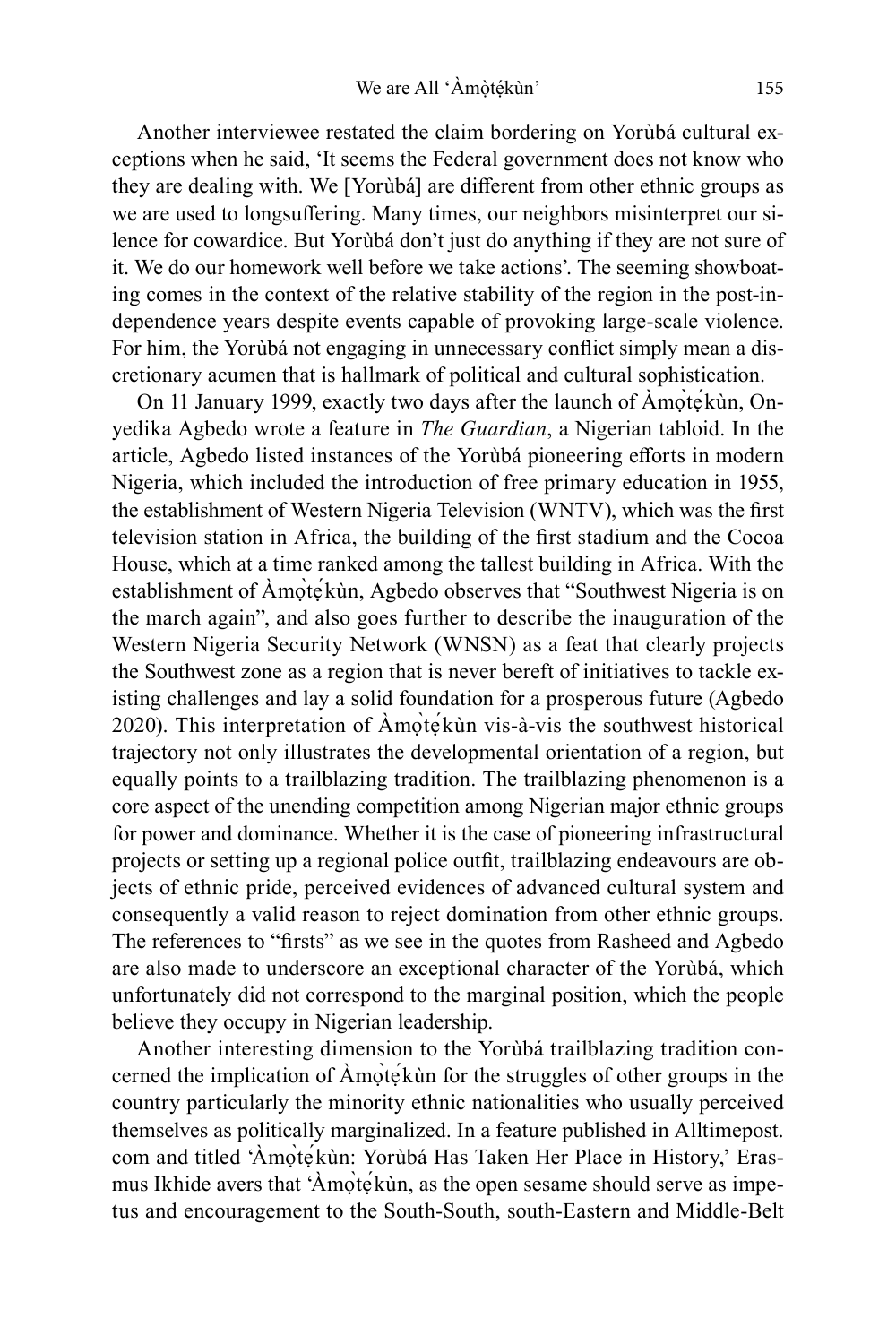Regions, who are the major victims of Fulani barbarity where their loved ones are raped and slaughtered right before them on a daily basis' (Ikhide 2020). Ikhide's comment is foregrounded in the southerners shared experience of insecurity and political marginalization. It meant that oppressed groups should take opportunity of the lead provided by the Yorùbá to enforce their own security. For the groups mentioned, real and imagined insecurity are related to concerns people have about inclusivity, internal domination, unequal access to resources, and a whole lot of other worries, which are collectively framed as the national questions. Beyond the provocative power of Àmọ̀tẹ́kùn, the thought on federal power is modified insofar as the central government demonstrates willingness to enter into negotiation with governors of the southwest states.

The fact that the Southwest region "successfully" dares the power of the central government makes the Àmọ̀tẹ́kùn story a fascinating one to Nigerians who considered themselves or their ethnicity marginalized. Many Nigerians, especially the Southerners, have lived with the belief that any challenge on the power of the North dominated central government is not only reckless but incapable of yielding any positive outcome.

# Beyond Insecurity: Amòtékùn as Resistance Politics

For many Yorùbá, Àmọ̀tẹ́kùn embodies succour from the suffocating silence and inactivity of the Nigerian state. Public discourses following launch of the initiative centred on issues of freedom, confidence, assurances, peace and protection. But more importantly, the conversations about Amọ̀tẹ́kùn associated insecurity in the southwest with growing Yorùbá powerlessness and subjectivity within the Nigerian nation. One of my interlocutors who participated in a rally held in Ibadan to support the initiative explained his endorsement of Àmọ̀te<sup> $\chi$ </sup>ùn in terms of age long tradition of Yorùbá independence. According to him, 'We, the Yorùbá were never slaves to any group in precolonial Nigeria: *ìran Yorùbá kan ò ṣ'ẹrú rí*'. Other Àmọ̀tẹ́kùn enthusiasts who I interviewed described the initiative severally as 'a necessary measure to protect our people from modern-day Fulani slavery', 'the Yorùbá way of saying that we can never be second class citizen of this country [Nigeria]', and "a clear message that enough is enough". The emphasis on subjectivity reflects a widespread reading of herdsmen's attacks as a renewal of the 19<sup>th</sup> century Usman Dan Fodio's jihad, which hitherto failed to bring Yorùbá Land under the Fulani suzerainty.

Furthermore, in what can be termed the clearest statements of intent of Àmọ̀tẹ́kùn made by a public official, the commandant of the Ekiti State Amote<sup> $\chi$ </sup> alluded to the corps' liberation logic. An online news report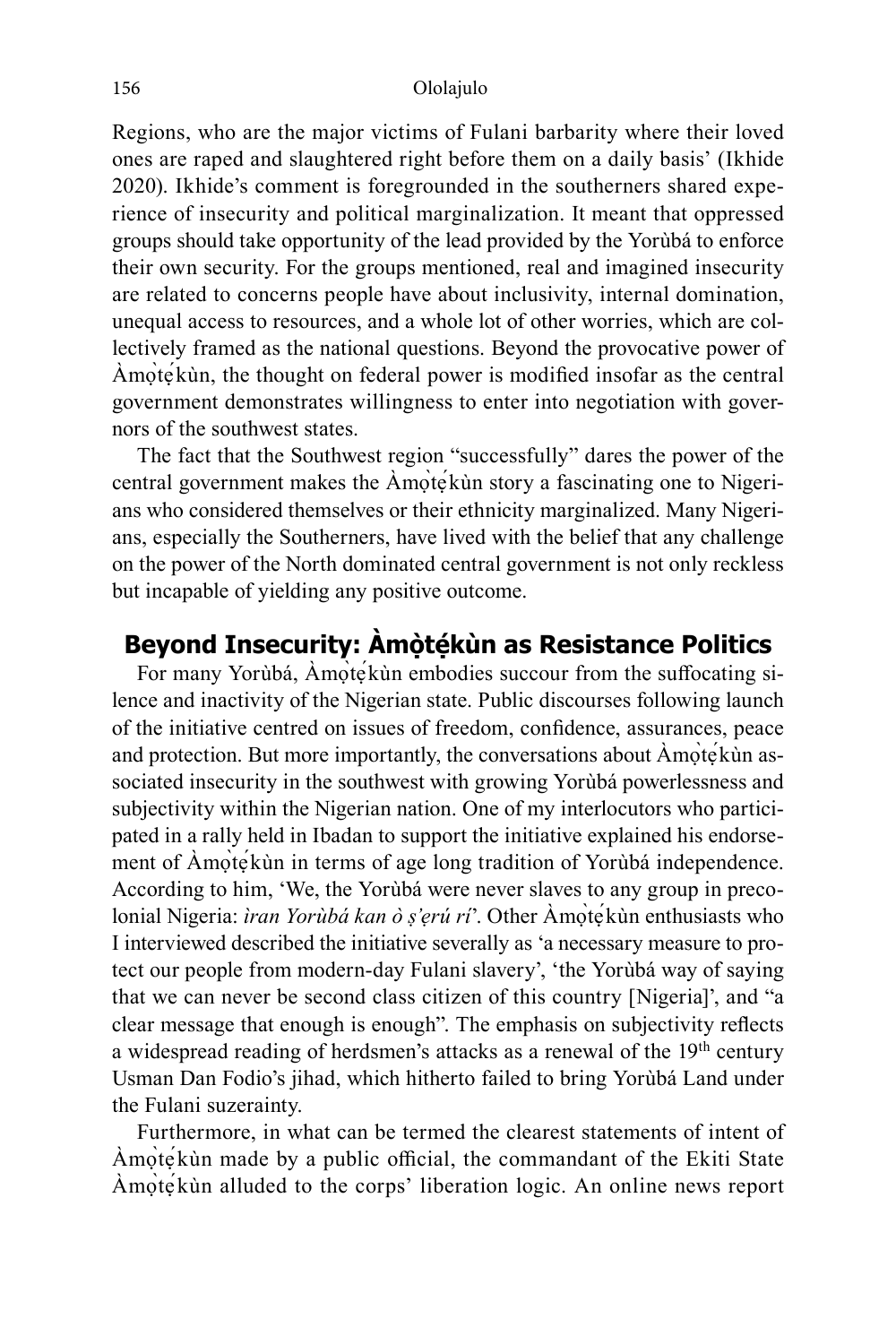quoted the commandant to have said: 'People before us rose and fought invaders. We also want to rise and fight invaders. These invaders came with all forms of impunity, they kill, maim, rape and destroy farm produce' (Ibrahim 2020). The key points to note in this quote, is the appeal made to shared past [people before us], the expansionist and territorial undercurrent of violent crimes [invaders]. It is also noteworthy that part of the uniqueness of the Nigeria federalism lies in preservation of ethnic spaces and boundaries: violations (real and imagined) are therefore considered a threat to cultural distinctiveness and ethnic autonomy.

While Amọ̀tẹ́kùn's proactivity is not in any way authenticated, it cannot also be easily dismissed. In particular, when the people I interviewed talked about Àmọ̀tẹ́kùn, they spoke with the conviction that the outfit would safeguard the territorial land of the Yorùbá, prevent Fulani herdsmen from overrunning the land and/or subjecting the people to internal colonisation. For them, Àmọ̀tẹ́kùn, being an ethnic force, cannot close its eyes to the atrocities perpetrated against the Yorùbá unlike the Nigerian police, which is seen more or less as an institution meant to protect the interest of the North. 'The Àmọ̀tẹ́kùn knows that it must be alive to its duties because the victim of the next attack can be a member of his family,' one of the interlocutors said. Thus, many that supported the initiative at inception believed it was an emancipatory force that owes its primary allegiance to the Yorùbá ethnicity.

At the launch of  $\text{Amq}$ <sub>te</sub> $\text{k}$ ùn, the governors of the six Southwest states spoke about the outfit being unmistakeably complementary to the effort of the police. This assurance, however, did not prevent ideas of the initiative as a liberating force. Apart from the many Yorùbá that sees it in this light; public perception, especially in the Southern part of the country focused on an initiative, which constitutes a challenge on the status quo, and by implication, the perceived power of the North over the rest of the country. This sentiment was well communicated in an online feature article, which posits that: 'Àmọ̀tẹ́kùn is the beginning of the fight for Southern emancipation from the strangulation of Fulani oligarchy and propulsive move to disintegrate the country, which the Northerners have sworn will happen over their dead bodies because of Niger Delta oil wealth' (Ikhide 2020). The reference made to the 'Niger Delta oil wealth' is significant in the sense that it defines Nigeria's ethno-regional conflicts in terms of struggles for economic resources. In the quote, Ikhide interprets Àmọ̀tẹ́kùn simply as a liberation force to lead the dismantling of a political entity enmeshed in inequality and injustice. It seems the South needed one of the groups to bell the cat and Amotekun has been on hand to serve that purpose.

The faith that the Yorùbá have in Àmọ̀tẹ́kùn to combat insecurity in the southwest is centred on a consideration of the effectiveness of folk policing.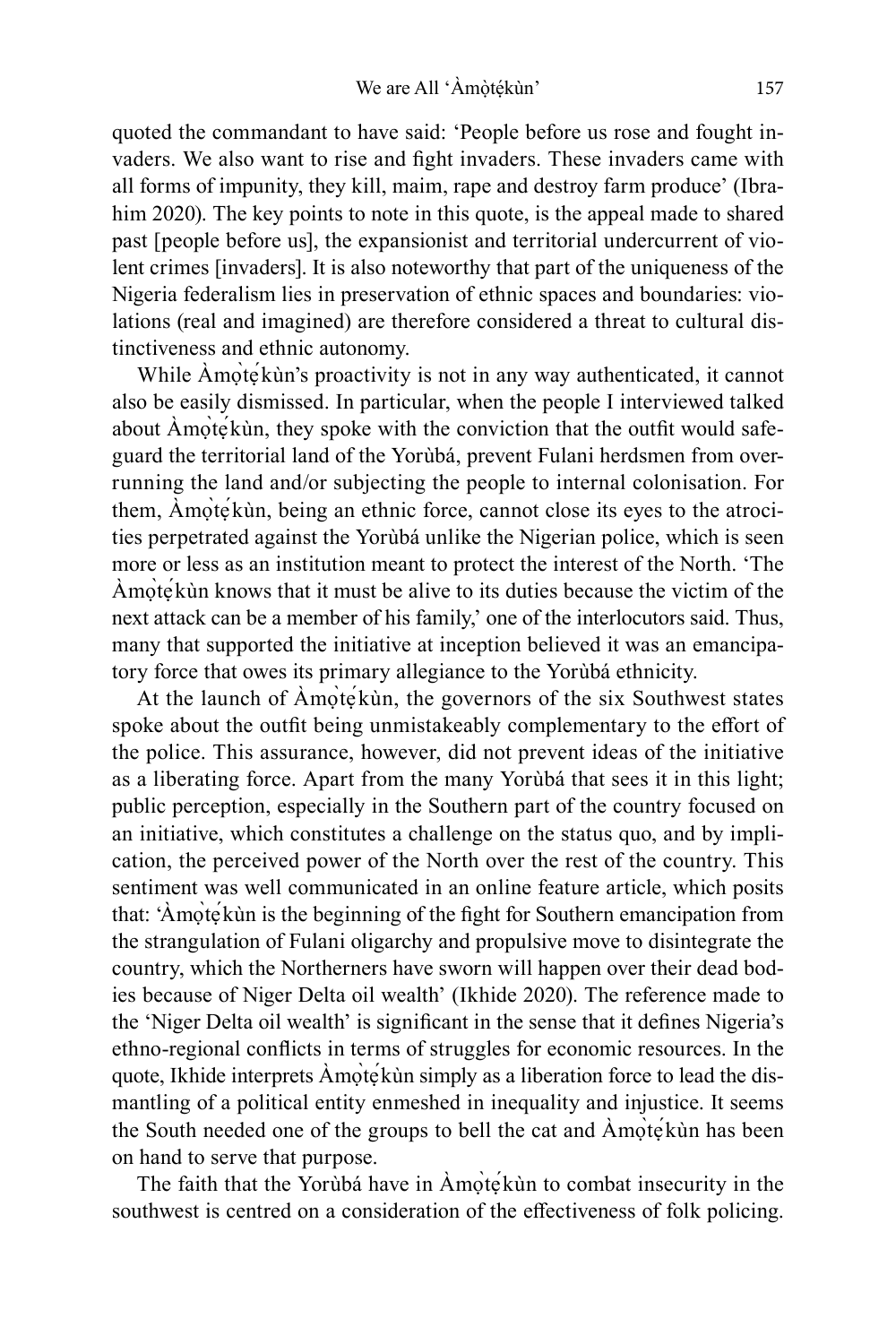As in the case of vigilantes that were believed to have magical powers that could be deployed for crime fighting (Nolte 2004), Amote kùn is fashioned as a security outfit driven by indigenous knowledge. This engagement with mystical protection reflects in the category of personnel proposed to populate its rank: Local hunters, vigilantes, members of the Oodua People's Congress and the *Àgbẹ́kọ̀yà* Movement. Historically, peasant groups such as *Ẹgbẹ́ Àgbẹ́kọ̀yà*, *Mẹ̀kúnù Parapọ* and *̀ Ẹgbẹ́ Mẹ̀kúnù Takú* had employed charms and traditional magic in prosecuting their fights for reduction in flat-rate taxation and demand for the sack of local district councils in western Nigeria (Beer 1976). Even when most of the participants in the 1968-1969 revolts were either dead or advanced in age myths about their gallantry and invincibility have remained in popular consciousness and accounts of the revolt. The Àmọ̀tẹ́kùn is meant not only to resuscitate the Yorùbá spirituality put into use during the *Àgbẹ́kọ̀yà* revolt but also demonstrate indigenous capability for the defence of ethnic space and identity. To many Yorùbá, the initiative, which is an attempt to re-traditionalize or reawaken practices that were lost to Christianity and Islam is potent enough to restore the dignity of the people.

One notable aspect of the Amotekun resistance politics in the Southwest was the conversation it provoked about political restructuring. At different constitutional conferences held in the past, Nigerian Southern states, had supported the enthronement of "true federalism." It can be said that the launch of Àmọ̀tẹ́kùn represented a bolder statement of a regional and ethnic resolve. The Southwest public was so certain that the action of their governors in forming the security outfit, will force a level of concession from a central government disinclined to transferring more power to the component states. From the perspective of the people I spoke with, Amote kun assured a review of the national law on policing and mutual respect among ethnic nationalities in the country. In their opinions, clear statements have been made about the unsustainability of the existing political structure. The following account from an interlocutor mirrors the public mood and the dominant interpretation of Àmọ̀tẹ́kùn in the Southwest.

It is normal for those who are not yet at the receiving end of the insecurity in Yorùbá Land to ask, "What is Àmọ̀tẹ́kùn"? For me, what we [the Yorùbá] are saying with Amọ̀tẹ́kùn is that we are no longer going to fold our arms and see our people killed like chickens by Fulani herdsmen. This is not about whether federal government like Àmọ̀tẹ́kùn or not. Things have passed that stage. I even know they [the central government] won't want the country to break up.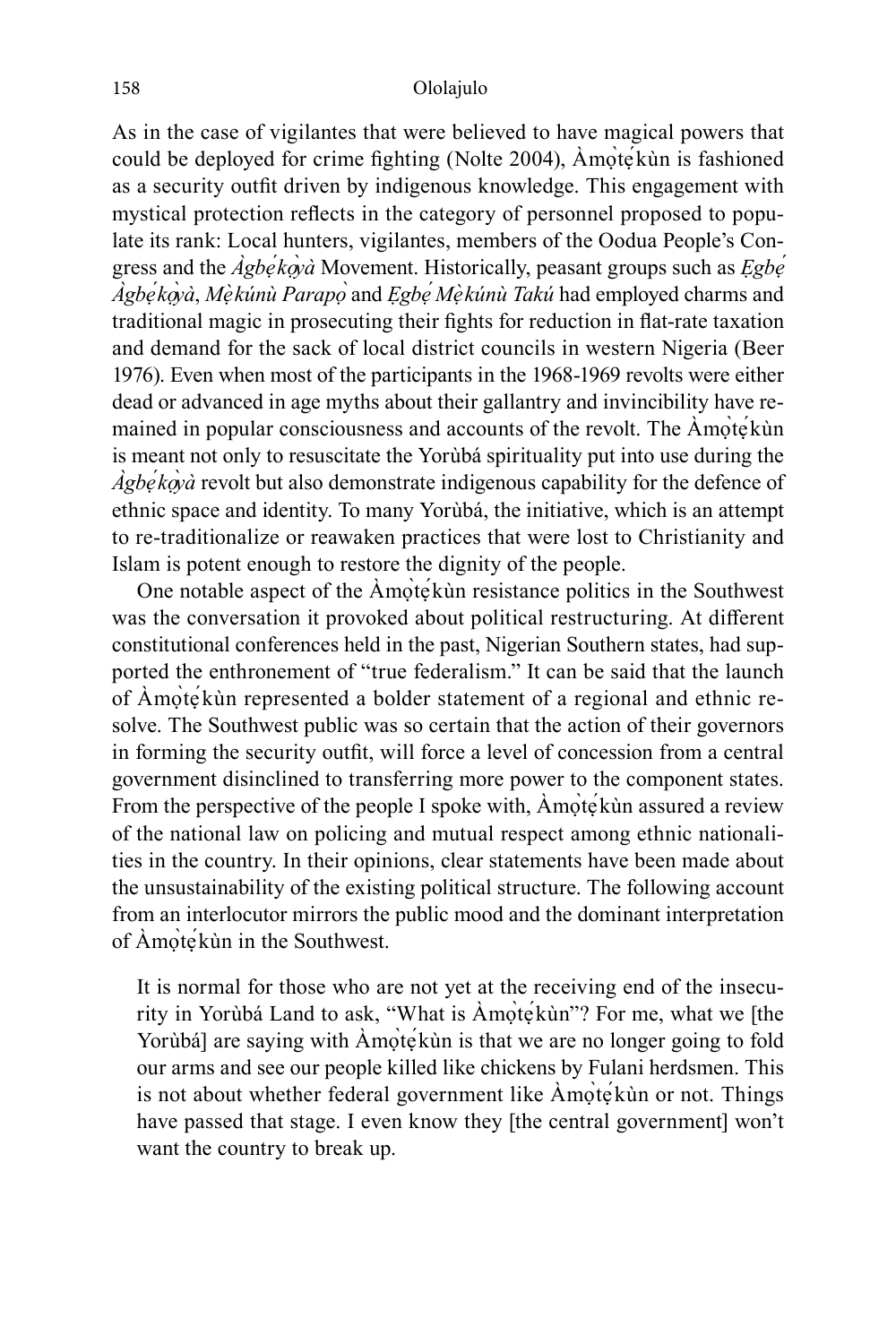A threatening stance, this viewpoint on Àmọ̀tẹ́kùn illustrates the frustration of people with a security arrangement widely perceived as compromised, as well as their wholesome commitment to forcing a change in the local security architecture. It is worth noting the reference to the likelihood of the country breaking up if the security status quo is maintained. A coordinator of Àmọ̀tẹ́kùn in one of the local government areas in Oyo State explained that Amotekùn was 'a vote of no confidence on the Nigerian police,' adding: 'we definitely cannot continue like this' (interview, 24 September 2020). Although the word "restructure" was rarely used by my interlocutors in the different conversations we had, the explanations they offered for the outfit depicted the logic of change.

Nearly all of the people I interviewed alluded to the slogan, 'Àmọ̀tẹ́kùn has come to stay' in their accounts. The saying, which became popular after the central government had declared Amọ̀te<sup> $\angle$ </sup>kùn illegal, represents more than an expression of ethnic resolve. From what those I interviewed said, 'Àmọ̀tẹ́kùn has come to stay' is a way of saying the southwest security outfit has heralded an irreversible process of tinkering with the quasi-federal structure the country practices. As one interviewee put it, 'Àmọ̀tẹ́kùn means putting an end to all that is wrong with Nigeria.' By this he possibly implied the issue of ethno-regional imbalance and the perceived domination of other ethnicities by the Northern Hausa-Fulani group. For many others, Àmọ̀tẹ́kùn refers to the attempt at recovering the ethnic land from marauding herdsmen and safeguarding the lives and properties of Yorùbá people through a responsive security approach. Though an enterprise that can include armed confrontation to dislodge bandits and kidnappers, Àmọ̀tẹ́kùn is a step many considered necessary to redefine the terms of the continuity of Nigeria as a nation.

#### **Conclusion**

Gardner (2018) identifies open defiance and a range of tools that subnational units in the federal states from time to time adopt to shape, influence, or thwart national policies. In more instances, the tools of resistance 'are clearly unauthorised, and many others press so hard against the boundaries of what might be constitutionally contemplated as to raise significant doubts about their constitutionality' (Gardner 2018: 515). Similarly, John Dinan has shown how in the United States of America, states resist federal policies using tools such as lawsuits, declining participation in federal programs and passing policies inconsistent with federal policies (Dinan 2020). Àmọ̀tẹ́kùn offers a unique example for the Nigerian democracy. The significance of this mode of resistance is reckoned not only in terms of the national spotlight the outfit took but also the consciousness that many people in the southwest have that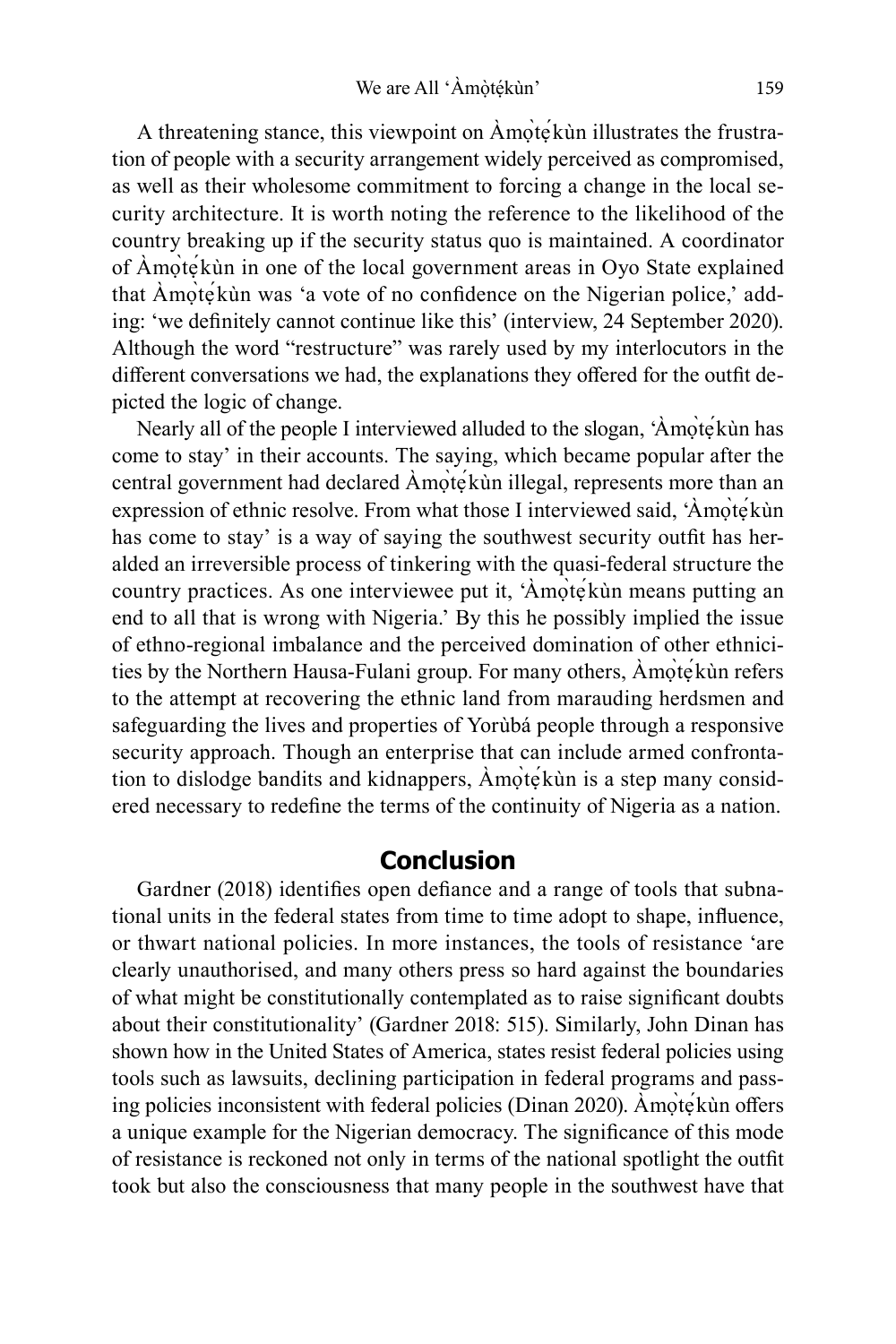'Àmọ̀tẹ́kùn has come to stay'. That the outfit successfully cleared the hurdle of constitutionality, which was the initial encumbrance, confirms Àmọ̀tẹ́kùn's resistance credentials, even as it brings to fore the moral burden of a central state. It is therefore not strange that the negotiated existence, which the outfit enjoys is rationalised on the premise of it being a measure to tackle insecurity.

It is not often the case that state are seen as subject of resistance. Unlike resistance engineered by individuals and non-state actors, the act of a regional state organising resistance, which I describe as state activism, is premised on the entanglement of state and ethnic borders in Nigeria. Amote kùn is about regional states resisting the central state as much as an ethnicity resisting the repressive domination of another ethnicity. As a way of resisting and contesting ethno-regional hegemony, Àmọ̀tẹ́kùn boils down to the ethnic character of the Nigeria federal system. Although an organised resistance, it is neither a rebellion instigated by regional state against the national state nor a social movement committed to driving social change from below. Its character as a quasi-state intervention limits its capacity for disruptive engagements even when its raison deter is in challenge of status quo. The ambiguity in its structure and nature suggests a resistance strategy superficial in outlook but strengthened by the ideological premise.

The assorted and discrete responses to a regional security outfit show that Nigerians maintain no common grounds on constitutional modalities for policing and internal security. The southern states, at various national conferences convoked in the past to amend the constitution, have been consistent in their argument for decentralised police, whereas the majority of northern states favoured retention of the status quo – centralised police. While advocates of a centralised police system constantly prevailed and only recently consented to the idea of community policing, the launch of Àmọ̀tẹ́kùn and the concession granted by the central state suggest the restructuring possibility amid regional state challenge on the authoritarian power of the central state.

Finally, that the Yorùbá latched on to the spate of insecurity in the Southwest to rekindle ethnic nationalism and advance the cause of political restructuring does not preclude the genuine intentions of the governors to effectively use Àmote<sup>*k*un</sup> to curb the growing crime rate in the region. Considering the growing agitations for political restructuring by ethno-regional groups in the southern part of the country, it may not come as a surprise that inauguration of a regional security outfit united the Yorùbá even across political parties and religious divides, and received the blessings of other ethnic nationalities in the South. Amote kùn is ultimately a response to structural incongruity and a more daring mode of contesting the Nigeria state.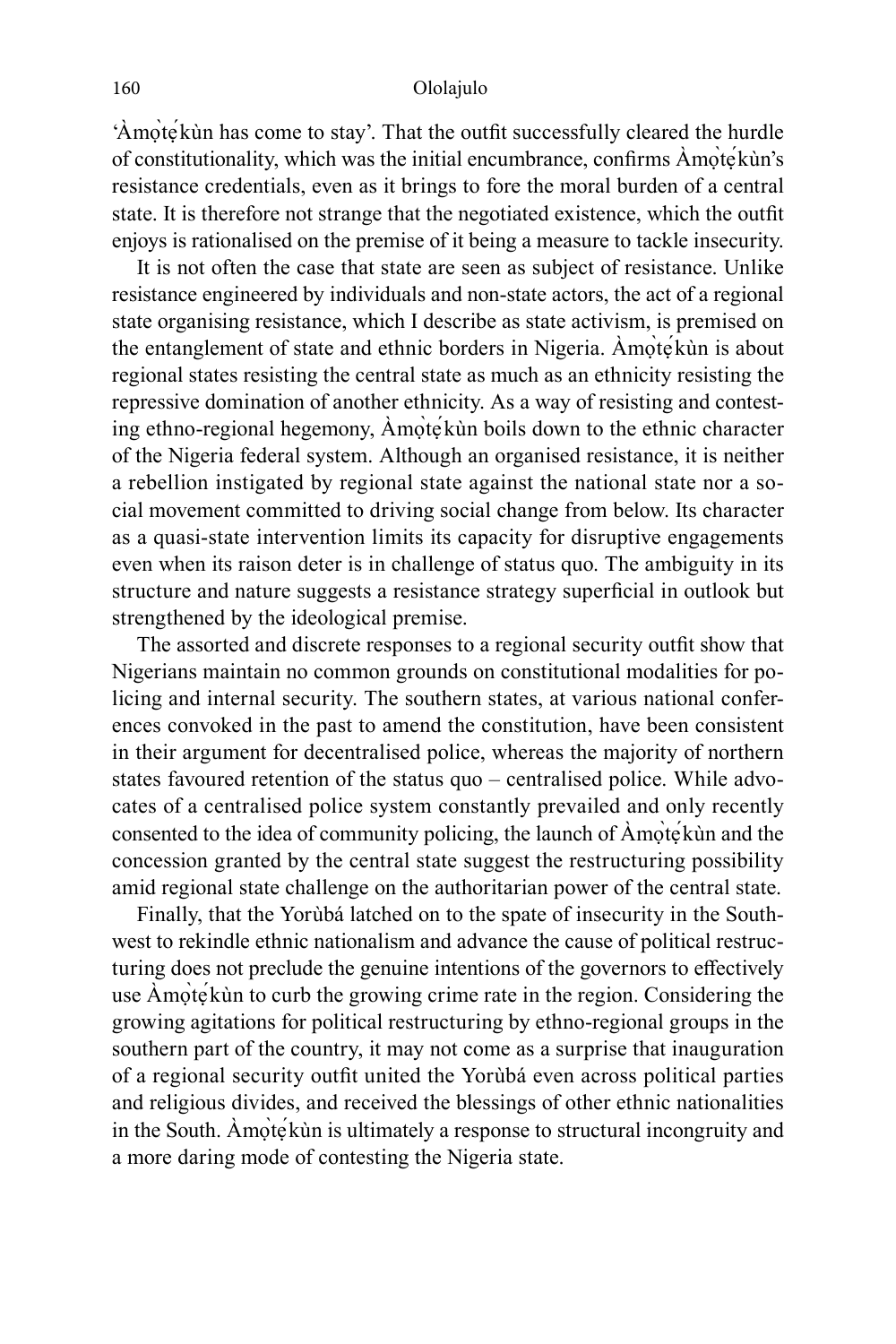- Abati, R. "South and the presidency" <http://www.dawodu.com/abati10.htm>, (2006), accessed11 September 2020.
- Abati, R. "Àmọ̀tẹ́kùn: The politics of protection", *This Day* (Nigeria), 21 January,<https://www.thisdaylive.com/index.php/2020/01/21/  $\hat{A}$ mòtékùn-the-politics-of protection/>, (2020), accessed 11 September 2020.
- Adebanwi, W. "Death, national memory and the social construction of heroism", *Journal ofAfrican History* 49 (2008): 419-44.
- Ademola, E. "Herder-farmer conflicts and RUGA policy: Why Nigerian stakeholders are at loggerheads over rural grazing settlements", *Ethnic Studies Review* 43 (3), (2020): 103121.
- Agnew, J. *Hegemony: The New Shape of Global Power*. Temple University Press (2005).
- Agbedo, O. 'Regional integration: Southwest on the march with Operation Àmọ̀tẹ́kùn', The Guardian (Nigeria), 11 January, <https://m.guardian. ng/politics/regionalintegrationsouthwest-on the-march-with-operation-Amòtékùn/amp/>, (2020) accessed 13 January 2021.
- Akinsuyi, T. "Àmọ̀tẹ́kùn will jeopardize Nigeria's unity", *Independent* (Nigeria), 17 January,<<u>https://www.independent.ng/Amòtékùn-will-jeopardise-</u> nigerias-unity-acf/>, (2020)accessed 11 September 2020.
- Beer, C. *The Politics of Peasant Groups in Western Nigeria*. Ibadan: Ibadan University Press (1976).
- Channels T.V. "'We are afraid', Miyetti Allah reacts to creation of 'Operation Àmọ̀tẹ́kùn", *Channels Television* (Nigeria), 21 January, <https:// www.channelstv.com/2020/01/21/we-are-afraid-miyetti-allah-reacts-to-Àmọ̀tẹ́kùn-security-outfit/amp>, (2020), accessed 11 September 2020
- Channels T.V. "FG declares Operation Àmọ̀tẹ́kùn illegal", Channels Television (Nigeria), 14 January,<https://www.channelstv.com/2020/01/14/ breaking-fg-declaresoperation $\text{À}$ mòtékùn-illegal/>, (2020), accessed 11 September 2020
- Chukwuma, K. "Constructing the Herder-Farmer conflict as (in) Security in Nigeria", *African Security* 13 (1), (2020): 54-76.
- Dinan, J. "The Institutionalization of State Resistance to Federal Directives in the 21st century", The Forum 18(1), (2020): 3-23
- Eriksen, T. *Ethnicity and Nationalism: Anthropological Perspectives* (Third edition). New York: Pluto Press (2010).
- Guichaoua, Y. "The Making of an Ethnic Militia: The Oodua People's Congress in Nigeria", *CRISE Working Paper* 26 (2006): 1-22.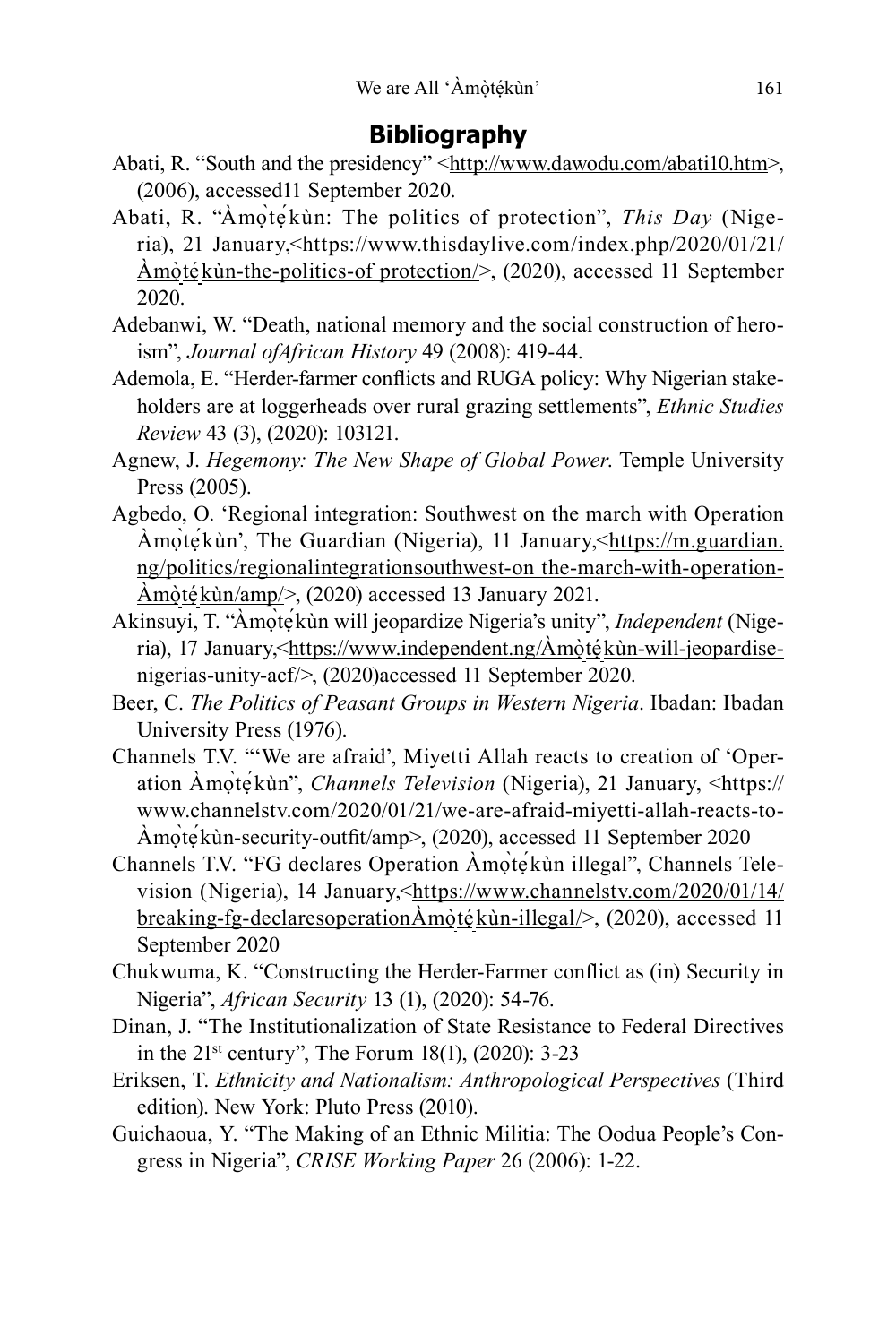- Gardner, J. "The Theory and Practice of Contestatory Federalism", William & Mary Law Review 60(2018): 507-588.
- Guyer, J. *An African Niche Economy: Farming to feed Ibadan, 1968–88*. Edinburgh: Edinburgh University Press (1997).
- Ibrahim, J. "Political Transition, Ethno-regionalism, and the 'power shift' debate in Nigeria", *Issue* 27 (1), (1999): 12-16.
- Ibrahim, R. "Àmọ̀tẹ́kùn will use supernatural power to combat insecurity", The Nation (Nigeria),<https://thenationonlineng.net/  $\overrightarrow{\text{Amòt\'e}}$  kùn-will-use-supernatural-power-to-combat-insecurity/>, (2020), accessed 13 January 2021.
- Ifidon, E. "The appropriated state: political structure and cycles of conflict in Nigeria, 1900-1993",*Africa Journal of Political Science* 2 (2), (1998): 1-14.
- Ikhide, E. "Àmọ̀tẹ́kùn: Yorùbá has taken her place in history", Alltimepost.com, 19 January,<<u>https://www.alltimepost.com/2020/01/Amòtékùn-</u> Yorùbá-has-taken-her-place-in history/> (2020), accessed 11 September 2020.
- Kukah, M. *Religion, Politics and Power in Northern Nigeria*. Ibadan: Spectrum Books Ltd (1993).
- Mohamed-Salih, M. *African democracies and African politics*. London: Pluto Press (2001).
- Nolte, I. "Identity and violence: The politics of youth in Ijebu-Remo, Nigeria", *The Journal of Modern African Studies* 42 (1), (2004): 61-89.
- Ogunje, V. "Group stages anti-Àmọ̀tẹ́kùn protest in Ekiti", *This Day* (Nigeria), 18 March,<https://www.thisdaylive.com/index.php/2020/03/18/groupstages-anti-Àmọ̀tẹ́kùn-protest-in-ekiti/>, (2020), accessed 11 September 2020.
- Okeke, O. *Hausa-Fulani hegemony: the dominance of the Muslim north in contemporary Nigerian politics*. Enugu-Nigeria: Acena Publishers (1992).
- Onuoha, B. "The electoral machine: The bureaucracy and the electoral process in the making of Nigeria's fourth republic", in L. Olurode and R. Anifowose (eds), *Issues in Nigeria's 1999 general elections*. Lagos: John West Publications Ltd. & Rebonik Publications Ltd (2004).
- Owolabi, F. "Àmọ̀tẹ́kùn has biblical origin" MURIC demands rebranding of security outfit", *The Cable* (Nigeria), 27 January, <https://www.thecable. ng/the-name-has-biblical-origin-muric-seeks-rebranding-of-Àmọ̀tẹ́kùn/ amp>, (2020), accessed 11 September 2020.
- Rasheed, O. "The real significance of Àmọ̀tẹ́kùn", *Nigerian Tribune* (Nigeria), 15 January,<https://tribuneonlineng.com/the-real-significance-of-Amòtékùn/amp/>, (2020), accessed 16 September 2020.